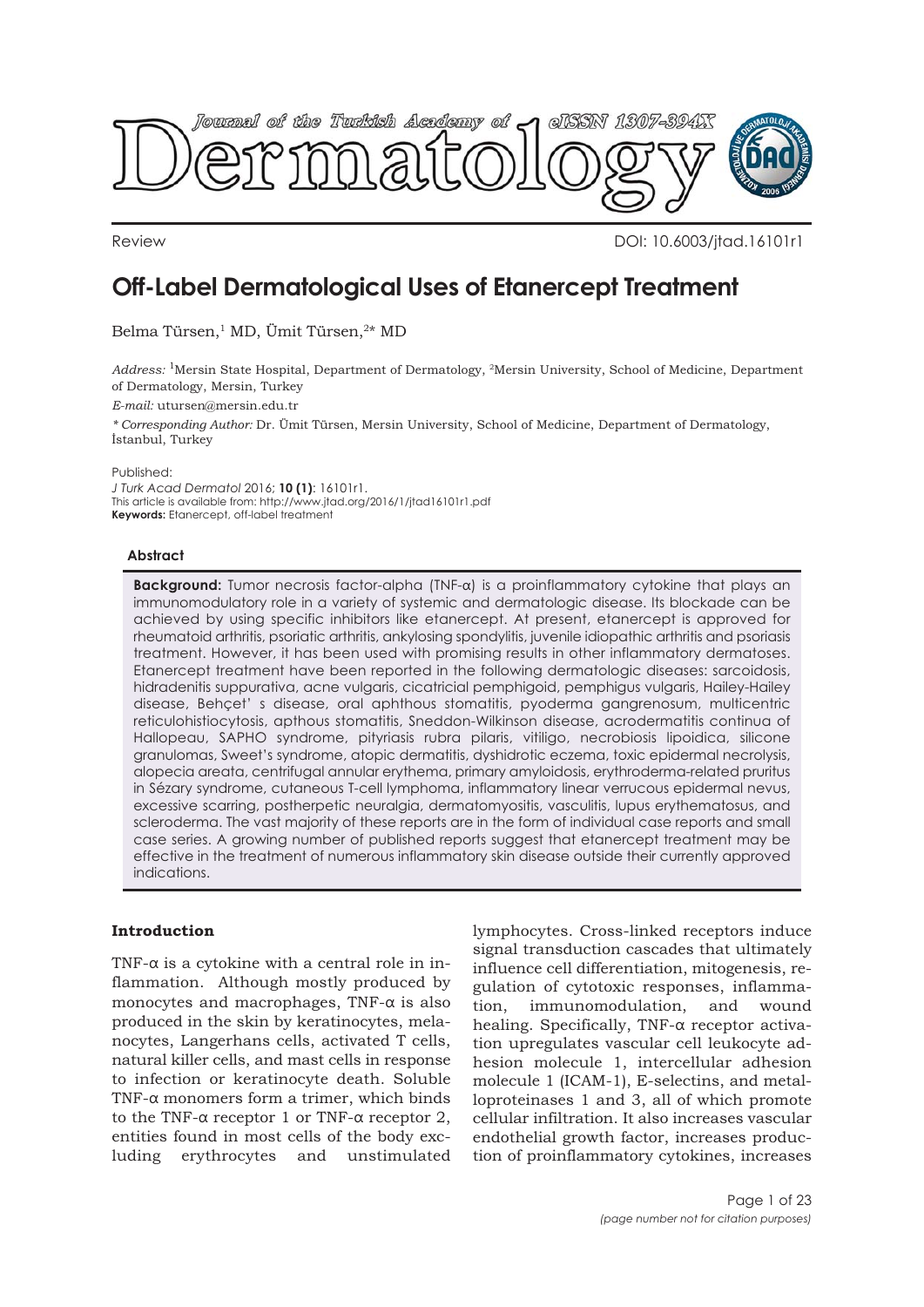keratinocyte production of transforming growth factor α causing epidermal proliferation, inhibits melanocyte activity, promotes growth of fibroblasts, and releases acute phase reactants from hepatocytes. Most available data on the etanercept are related to studies of rheumatoid arthritis, but use for dermatologic conditions is increasingly common. Etanercept is a fusion protein of human IgG and the extracellular component of the TNF-α receptor. By binding unbound TNF-α, etanercept acts as a competitive inhibitor. Etanercept has Food and Drug Administration approval for treatment of rheumatoid arthritis, psoriasis and psoriatic arthritis, polyarticular juvenile idiopathic arthritis, and ankylosing spondylitis [**[1, 2, 3](#page-19-0)**]. TNF-α, via its induction of proinflammatory cytokines and accretion of an inflammatory infiltrate, is necessary for granuloma development and maintenance. At present, etanercept is approved for rheumatoid arthritis, psoriatic arthritis, ankylosing spondylitis, juvenile idiopathic arthritis and psoriasis treatment. However, it has been used with promising results in other inflammatory dermatoses. We review the current literature on the offlabel uses of etanercept in dermatology [**[2, 3](#page-19-0)**].

## **A-Neutrophilic Dermatoses**

## **1-Pyoderma Gangrenosum**

There have now been multiple reports describing successful treatment of PG with etanercept. There has been one report that suggests that etanercept may not be as effective as the other TNF antagonists for the treatment of PG. This case involved a patient with extensive skin ulcerations as well as abscesses in his spleen and psoas muscle that were also believed to be related to his PG. The patient responded rapidly to infliximab with the improvement of his skin lesions and the disappearance of the splenic and psoas muscle abscesses. Unfortunately, during his fourth infliximab infusion, he had an anaphylactoid reaction, which precluded further infusions. After infliximab was stopped, the patient's PG, including the splenic and psoas abscesses, again began to flare. Treatment was initiated with etanercept, 25 mg 3 times weekly.

No benefit was seen after 3 weeks of treatment. At that time, etanercept was discontinued and treatment with adalimumab, 40 mg weekly, was initiated. The patient again experienced rapid improvement of both his skin and extracutaneous disease. Although etanercept was not effective for this patient, 3 other reports have been published of patients who achieved complete remission of PG with etanercept treatment. A case is presented of a 54-year-old man diagnosed with pyoderma gangrenosum. He completed treatment with oral prednisolone with favorable outcome, but with recurrence after glucocorticoid therapy withdrawal. Thalidomide was introduced, but after complaints of glove and sock paresthesia and hypoesthesia, the drug was discontinued. Taking into account the favorable outcome with thalidomide and the necessity of drug withdrawal, it was decided to introduce therapy acting on the same step in the inflammation cascade. In this regard, etanercept was initiated. The lesions were resolved and the authors suggested that etanercept was an alternative therapy for refractory pyoderma gangrenosum [**[4, 5](#page-19-0)**].

## **2-Sweet's Syndrome**

One report has been published of two patients with Sweet's syndrome and concurrent RA who achieved complete clearance with subcutaneously administered etanercept (50 mg twice weekly in the first patient and 25 mg twice weekly in the second patient). A previous report demonstrated elevated levels of TNF- $\alpha$  in the lesions of Sweet's syndrome, suggesting a possible mechanism for the improvement seen with etanercept. However, improvement in the underlying RA may also have been a contributing factor [**[6, 7](#page-19-0)**].

# **3-Subcorneal Pustular Dermatosis (Sneddon-Wilkinson Disease)**

Sneddon-Wilkinson disease (SWD), also known as subcorneal pustular dermatosis, is a rare, chronic eruption that is often difficult to treat, particularly in patients who do not respond to or cannot tolerate dapsone. Few case reports exist of patients with SWD treated with anti-TNF-α therapy. *Berk* et al repor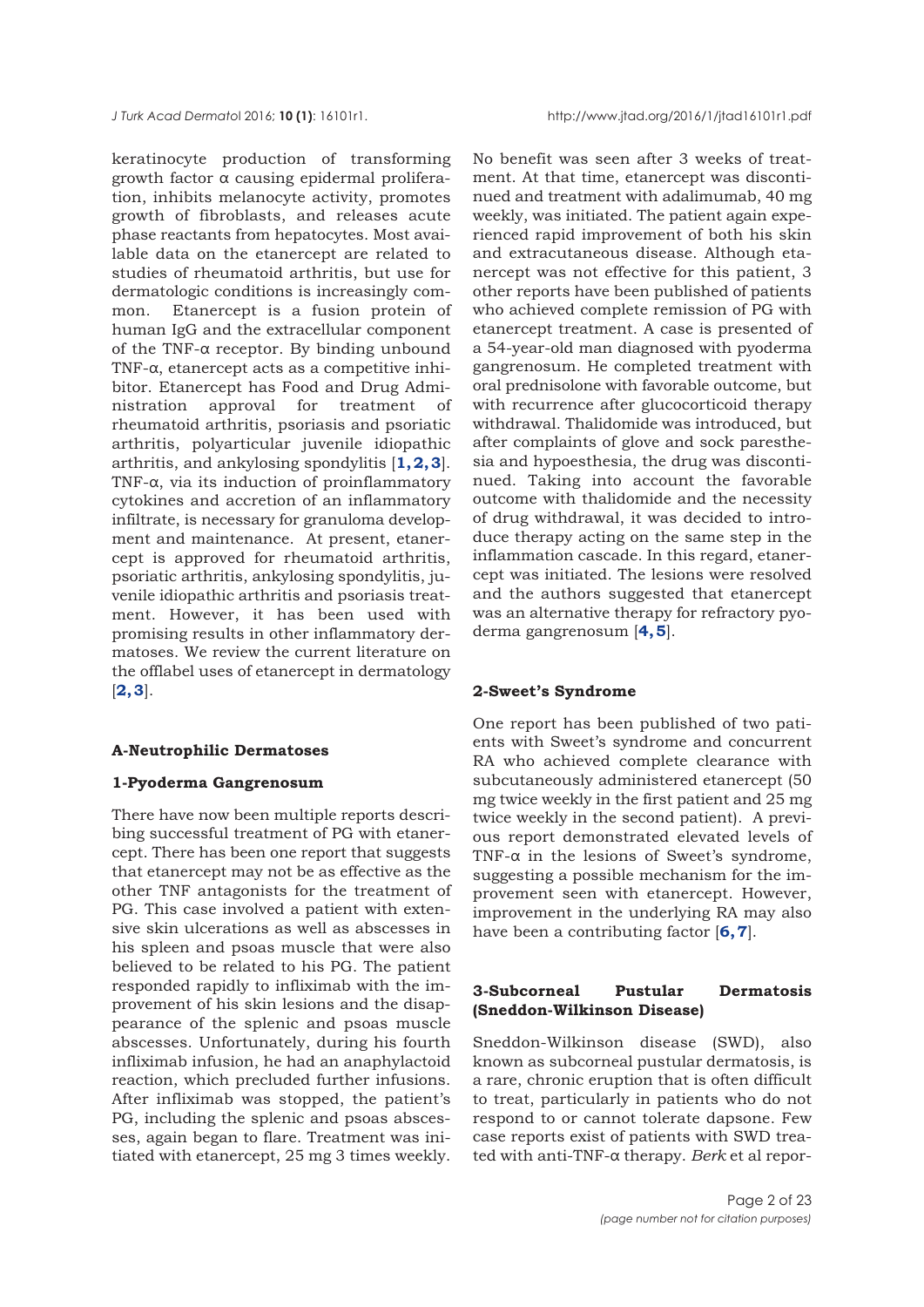**Table 1.** Off-label Uses of Etanercept in Skin Diseases

| <b>A-Autoimmune Connective Tissue Disease</b>                               |
|-----------------------------------------------------------------------------|
|                                                                             |
| 1-Lupus erythematosus                                                       |
| 2-Dermatomyositis                                                           |
| 3-Scleroderma                                                               |
| 4-Graft-Versus-Host Disease                                                 |
| 5-Behçet's disease                                                          |
| <b>B-Autoimmune Blistering Diseases</b>                                     |
| 1-Bullous pemphigoid                                                        |
| 2-Cicatricial pemphigoid                                                    |
| 3-Pemphigus vulgaris                                                        |
| 4-Benign familial pemphigus (Hailey-Hailey disease)                         |
| C- Neutrophilic dermatoses                                                  |
| 1-Pyoderma gangrenosum                                                      |
| 2-Sweet's syndrome                                                          |
| 3-Sneddon-Wilkinson syndrome                                                |
| 4-Vasculitis (Wegener granulomatosis and<br>polyarteritis nodosa)           |
| 5-Acrodermatitis continua Hallopeau                                         |
| <b>D- Granulomatous Skin Diseases</b>                                       |
| 1- Sarcoidosis                                                              |
| 2-Granuloma annulare                                                        |
| 3-Necrobiosis lipoidica                                                     |
| 4-Silicone granulomas                                                       |
| 5-Cutaneous granulomas in patients with common<br>variable immunodeficiency |
| <b>E-Other inflammatory dermatoses</b>                                      |
| 1-Atopic dermatitis                                                         |
| 2-Dyshidrotic eczema                                                        |
| 3-Multicentric reticulohistiocytosis                                        |
| 4-Toxic epidermal necrolysis                                                |
| 5-Acne vulgaris                                                             |
| 6-Hidradenitis                                                              |
| 7-Oral aphthous stomatitis                                                  |
| 8-Alopecia areata                                                           |
| 9-Centrifugal annular erythema                                              |
| 10-Primary amyloidosis                                                      |
| 11-Erythroderma-related pruritus in Sézary<br>syndrome                      |
| 12-Cutaneous T-cell lymphoma                                                |
| 13-Inflammatory linear verrucous epidermal nevus                            |
| 14-SAPHO syndrome                                                           |
| 15-Excessive scarring                                                       |
| 16-Vitiligo                                                                 |
| 17-Postherpetic neuralgia                                                   |
| 18-Pityriasis rubra pilaris                                                 |
| 19-PAPA syndrome                                                            |
|                                                                             |

ted two patients with SWD refractory to numerous treatments, who responded to etanercept. Sneddon–Wilkinson disease (SWD) is characterized by annular, superficial, sterile pustules typically involving the intertriginous areas, trunk and proximal limbs. SWD often affects middle-aged women, may be associated with autoimmune disorders and is often difficult to treat. There are four case reports of etanercept therapy for SWD. *Berk* et al reported two patients whose SWD was refractory to numerous treatments before responding to etanercept 50 mg twice weekly. Etanercept 50 mg twice weekly was started as systemic monotherapy, with topical steroids as needed. At follow-up 1 and 4 months after starting treatment, he was markedly improved. At the 7-month follow-up, the SWD was slightly flaring but remained well-controlled with < 5% BSA involvement, and at the 9 month follow-up, it was markedly improved. The patient noted that his SWD was better controlled on etanercept than any previous treatment. Many treatments for SWD have been reported, including dapsone, sulfapyridine, corticosteroids, retinoids, colchicine, ketoconazole, minocycline, ciclosporin, mebhydroline and phototherapy. Although dapsone is often considered to be the firstline treatment, some patients fail to respond or cannot tolerate the side-effects including haemolytic anaemia. The role of TNF-α in the pathogenesis of SWD is also supported by a case report that showed increases in blister fluid and serum TNF-α levels in SWD. TNF-α plays an important role in the pathogenesis of inflammatory bowel diseases, pyoderma gangrenosum and rheumatoid arthritis, which have all been associated with SWD. Finally, some authors believe that SWD may evolve into or even be a variant of pustular psoriasis, consistent with a therapeutic role for anti-TNF-α treatments. Etanercept could be useful in treating SWD, in combination with other agents or possibly as monotherapy, particularly in patients who are unable to tolerate or are refractory to dapsone. As proposed in the case of other neutrophilic dermatoses such as PG, TNF antagonists may act in SPD by disrupting leukocyte adhesion and migration and preventing the accumulation of the neutrophilic infiltrate. A role for TNF-a in the inflammatory process seen in SPD is also supported by an earlier report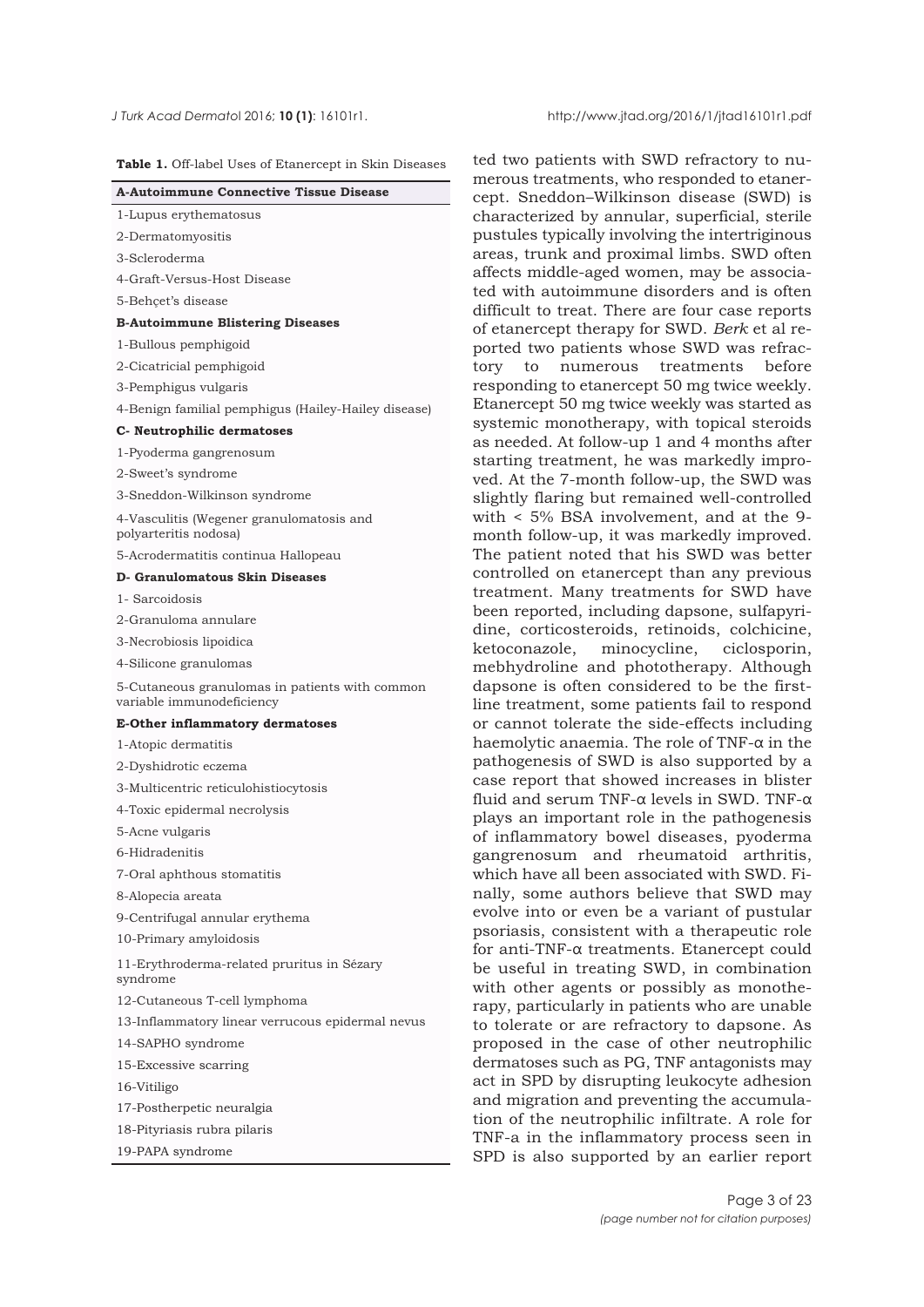that found elevated TNF- $\alpha$  levels in the serum and blister fluid of a patient with SPD [**[8, 9](#page-19-0)**].

## **4-Vasculitis**

Several open-label trials demonstrating the efficacy of etanercept in Wegener's granulomatosis (WG) have now been conducted. However, numerous infections have occurred in these trials, raising some concern. Etanercept has been studied as a possible treatment for WG. However, results have not been as impressive. As in Crohn's disease and sarcoidosis, etanercept appears to be less effective than infliximab in treating WG. The mechanism of action of TNF antagonists in WG is likely similar to that in other granulomatous diseases. A recent study examining endothelial dysfunction in patients with antineutrophil cytoplasmic antibodyeassociated vasculitis found that forearm blood flow response to acetylcholine was reduced in patients with active disease as compared with normal control subjects, but improved after treatment with TNF antagonists, indicating that TNF antagonist therapy may act through effects on vasomotor dysfunction as well as inflammation. Several trials have studied the use of etanercept in patients with Wegener Granulomatosis. In a clinical trial, *Stone* et al compared etanercept 25 mg twice weekly and placebo in 20 patients also receiving conventional treatment. A significant decrease in vasculitis activity and a nonsignificant reduction in the mean prednisone dose were observed. The primary objective of this study was to evaluate the safety of prescribing etanercept to patients receiving conventional treatment, and the combination was found to be safe. In the Wegener's Granulomatosis Etanercept Trial patients were randomized to receive etanercept or placebo in addition to standard therapy for Wegener granulomatosis. As no differences were found between the 2 groups in either rates of remission or periods of reduced disease activity, the authors concluded that etanercept was not effective for the maintenance of remission in patients with Wegener granulomatosis. There are also a few anecdotal descriptions of patients who had a good response to etanercept, such as the case reported by Kleinert. A 5-year-old boy who presented with polyarteritis nodosa

and palpable purpuric skin lesions was treated with a series of drug regimens, all of which included oral steroids given in different combinations with cyclophosphamide, intravenous immunoglobulin, azathioprine, and methotrexate. Nine years after onset of symptoms, etanercept was added to his treatment regimen, which at that time included prednisone 40 mg/d, azathioprine 2.5 mg/kg, and methotrexate 25 mg/wk. Over the next few years, it was possible to taper the doses of prednisone, methotrexate, and azathioprine without triggering a recurrence of the vasculitis17,18. Although less well characterized than in WG, TNF- $\alpha$ may also have a role in other forms of vasculitis, and case studies have been published of the use of TNF antagonists in a variety of vasculitides, including giant cell arteritis, Churg-Strauss syndrome, Takayasu's arteritis, Kawasaki disease, tumor necrosis factor receptore associated periodic syndromee associated vasculitis, mixed cryoglobulinemiae associated vasculitis, RA-associated vasculitis, and leukocytoclastic vasculitis [**[10, 11](#page-20-0)**].

# **5-Acrodermatitis Continua of Hallopeau**

Acrodermatitis continua of Hallopeau (ACH) is a rare acropustular eruption, characterized by sterile pustules, paronychia and atrophic skin changes, onychodystrophy and osteolysis of the distal phalanges of the fingers and toes. It is considered to be a variant of pustular psoriasis with a chronic relapsing course and frequent refractoriness to many therapeutic modalities, which can be amenable to successful treatment by tumor necrosis factor alpha antagonists. *Puig* et al reported a patient with pustular psoriasis and ACH whom he had been treated successfully with etanercept for 30 months. Blanching was initially achieved with etanercept 50 mg twice a week, but suppression of periungual inflammation then required combination therapy with etanercept 50 mg twice a week and methotrexate 10 mg weekly; lower doses of both drugs did not allow complete control of the disease. Eventually, adalimumab 40 mg every 2 weeks has provided the most costeffective response in this patient, allowing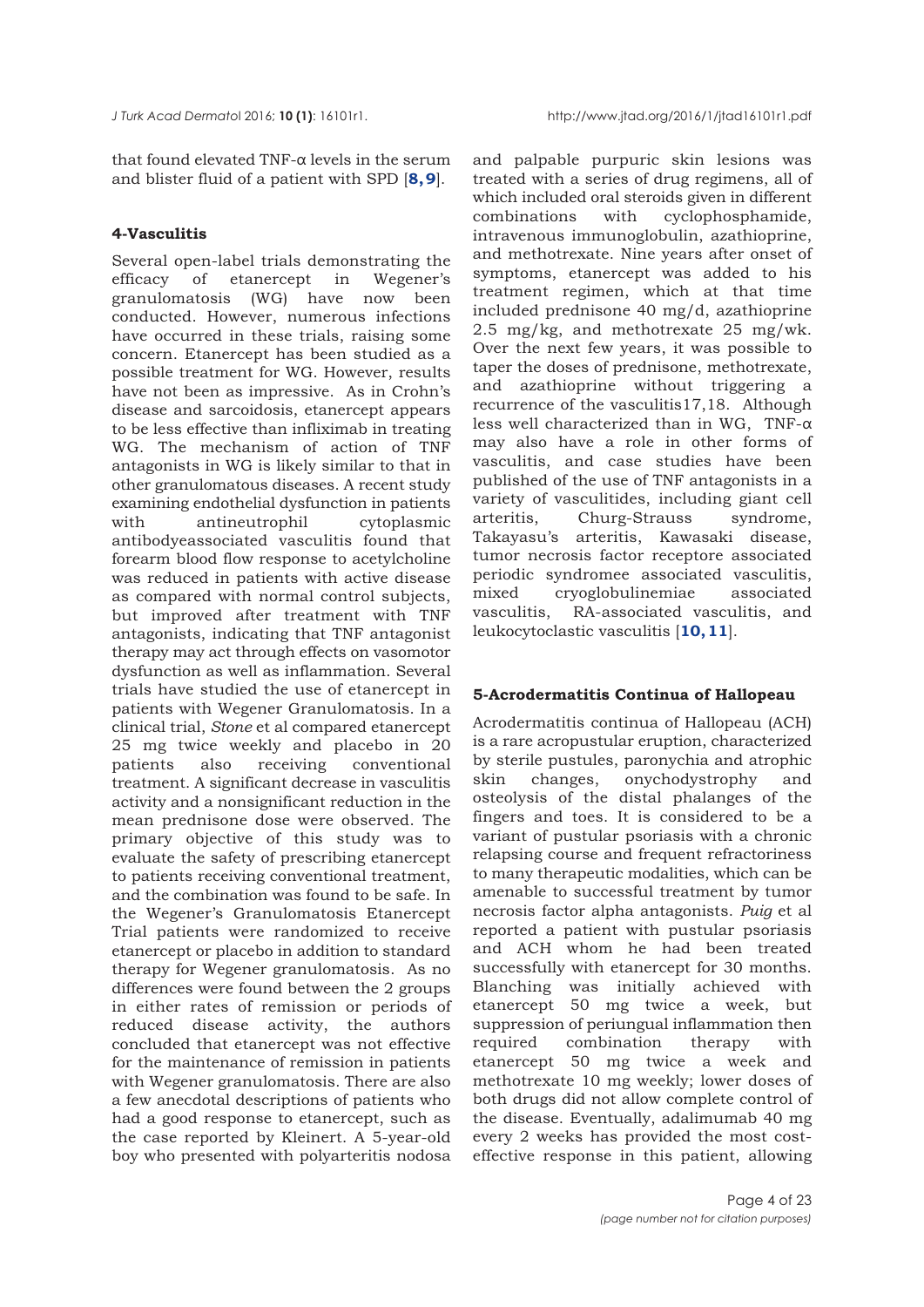maintenance of response with partial nail regrowth under monotherapy. *Bonish* et al also observed a case of etanercept responsive acrodermatitis continua of Hallopeau [**[12,](#page-19-0) [13](#page-19-0)**].

#### **B-Autoimmune Blistering Diseases**

## **1-Bullous Pemphigoid and Benign Mucous Membrane Pemphigoid**

One report has been published of the successful use of etanercept for the treatment of mucous membrane pemphigoid (MMP), also known as cicatricial pemphigoid. The case involved a patient with MMP affecting the oral cavity, with disease resistant to multiple previous treatments. Etanercept, 25 mg twice weekly, was added to the existing regimen of prednisone 60 mg daily. The patient received 6 doses of etanercept. No new blister formation was observed after the third dose, and clinical remission persisted through 8 months of follow-up. During this time, the prednisone dosage was tapered to 1 mg daily [**[2](#page-19-0)**]. There has also been one report of a patient with concurrent bullous pemphigoid (BP) and psoriasis who was successfully maintained on a regimen of etanercept after initial treatment with prednisone. Etanercept allowed for the safe and successful tapering of prednisone without a rebound of the patient's psoriasis or a flare of the BP. Patients with ocular MMP have elevated levels of serum TNF-α compared with normal controls. In BP, TNF levels are elevated in both serum and blister fluid and correlate with the severity of disease [**[14](#page-20-0)**].

The treatment of cicatricial pemphigoid, also called benign mucous membrane pemphigoid (BMMP), poses a great challenge, because the condition often takes an intransigent course despite all therapeutic efforts. Because of its diverse clinical manifestations, patients with BMMP often have to be treated by a variety of specialists, including dermatologists, ophthalmologists, ear, nose, and throat specialists, and dentists. Since there are almost no randomized, controlled, double-blind studies comparing the use of various therapeutic agents in this condition, treatment decisions still rely heavily on individual clinicians' experience. Many different therapeutic regimens have been described in the literature, but only a few seem to hold up as valid alternatives. Systemic corticosteroids are still the agent of first choice, especially as rescue medication, for curtailing acute exacerbations. However, because of their well known longterm adverse effects, corticosteroids must be combined with immunosuppressive and/or anti-inflammatory agents. To determine which drug to choose, it is helpful to categorize patients in terms of high- and low-risk depending on the site and severity of their disease and on how rapidly it progresses. The recommended treatment for high-risk patients is a combination of prednisone and cyclophosphamide, or alternatively azathioprine. Once clinical improvement is evident, the corticosteroids should be slowly tapered. Dapsone is another alternative that may be used in high-risk patients, but patients who do not show any short-term improvement on this regimen should be switched to cyclophosphamide. Intravenous immunoglobulins are another effective, but expensive, treatment option in high-risk patients. Low-risk patients may well be managed with topical therapy alone, such as corticosteroids or cyclosporine. Other systemic options include dapsone, tetracycline, and nicotinamide as well as azathioprine in combination with low doses of corticosteroids. Various other systemic and topical agents, and recently biologics such as etanercept, have been reported to be effective in the treatment of MMP. However, most of the reported cases consisted of only small patient numbers and the true benefit of such agents in the condition is therefore not yet clear [**[2](#page-19-0)**]. The use of etanercept to treat MMP has been reported in two case reports involving four patients. Its first use was in a 72-year-old woman with a 3-year history of MMP where the oral cavity was the only mucosal site involved, with marked erosive lesions of the buccal mucosa noted. The patient was unresponsive to systemic treatments which had included prednisone, azathioprine and mycophenolate mofetil. Treatment with etanercept was added to the existing daily regimen of 60 mg prednisone. No new blister formation was observed after the third dose, and in total the patient received six doses of etanercept, with complete healing of existing lesions. Clinical remission persisted through 8 months of follow-up. Significant steroid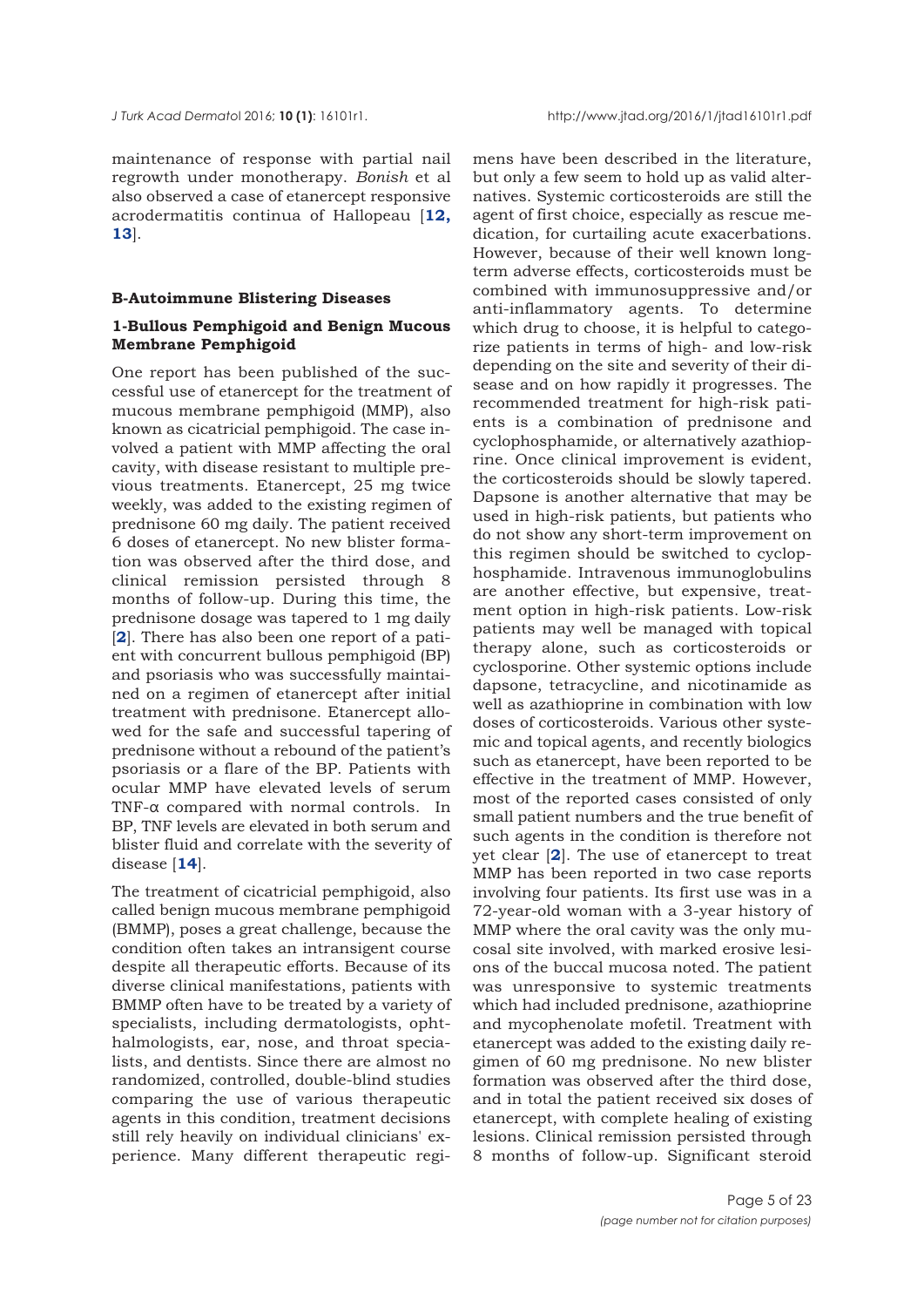sparing was achieved during this time, with the prednisone dosage tapered to 7 mg daily after dose 3, and 1 mg daily at 8 months14. More recently, three further cases of MMP refractory to conventional therapy where treatment with etanercept led to rapid resolution have been reported. In two cases, apart from having extensive oral mucosal and gingival lesions, significant ocular involvement was also a feature, and the condition was unresponsive to or the patient was medically intolerant of immunosuppression with azathioprine and dapsone. In both cases, etanercept was added to the existing treatment regimen, and after 1 month a rapid clearance of oral lesions, with stabilizing of the ocular disease was noted, allowing discontinuation or dose reduction in the systemic immunosuppressive therapies [**[15](#page-20-0)**]. In the third case, where gingival erosions were the main feature of the disease, lesion clearance following use of etanercept for one month was also reported [[16](#page-20-0)]. Tumour necrosis factor- $\alpha$  is thought to play a significant role in the TNF is thought to mediate the recruitment of neutrophils and eosinophils seen in the inflammatory infiltrate of BP and MMP lesions and stimulate the production of other inflammatory cytokines and chemokines pathogenesis of vesiculobullous disorders [**[17](#page-20-0)**].

# **2-Hailey-Hailey Disease (Benign Familial Pemphigus)**

One report has been published on the successful use of subcutaneous etanercept for the treatment of Hailey-Hailey disease. The dose was gradually increased from 25 mg weekly for 1 month, to 50 mg weekly for 6 months, and finally to 75 mg weekly to improve the response. Within 10 months of initiating treatment, the patient showed dramatic improvement, with only mild erythema in the groin and axillae remaining. Pruritus had markedly decreased as well. By 15 months, the patient had lost wieght and her Hailey-Hailey disease continued to abate. Although the weight loss may have contributed to this patient's improvement, the authors point out that the patient showed improvement while taking etanercept before any weight loss occurred. This suggests that TNF-α may have a role in the pathogenesis of Hailey-Hailey disease [**[17, 18](#page-20-0)**].

### **3- Pemphigus Vulgaris**

A 26-year-old woman with oral erosions and skin lesions diagnosed as pemphigus vulgaris was treated unsuccessfully with azathioprine, mycophenolate, systemic corticosteroids, cyclophosphamide, methotrexate, dapsone, and immunoglobulin therapy and continued to experience numerous severe flares. A regimen of prednisolone 30 mg/d, azathioprine 100 mg/d, and etanercept 25 mg twice weekly was started. After 3 weeks of this regimen, her lesions had improved considerably and the patient was able to taper prednisolone to 5 mg/d and azathioprine to 50 mg/d. While the blistering associated with pemphigus vulgaris was successfully controlled during the follow-up period, other lesions attributed to pemphigus vegetans required treatment with carbon dioxide laser. Another patient a 62 year-old-woman with pemphigus and rheumatoid arthritis, was prescribed a combination regimen of etanercept 25 mg twice weekly and prednisone 10 mg/d to treat her rheumatoid arthritis. After 3 doses of etanercept, the patient reported total remission of her pemphigus lesions and was able to discontinue treatment with prednisone. After 4 months of treatment she was free of disease. A 57-year-old patient with a 2-year history of pemphigus foliaceus lesions on the trunk had been treated with prednisolone at a dose of 30 mg/d without success. Treatment was then started with a regimen of prednisone 25 mg/d and etanercept 25 mg twice weekly. Improvement was observed after 15 days, with complete resolution of the lesions at 6 weeks. Prednisone treatment was discontinued, and she remained disease free after 4 months of monotherapy with etanercept [**[17, 18](#page-20-0)**].

# **C-Autoimmune Connective Tissue Disease**

# **1-Lupus Erythematosus**

Tissue damage in lupus erythematosus is mediated by inflammation occurring after immune complex deposition and activation of the complement cascade; thus inhibition of TNF, an early proinflammatory cytokine, could theoretically interrupt the inflammatory cascade and decrease disease manifestations. One report described a patient with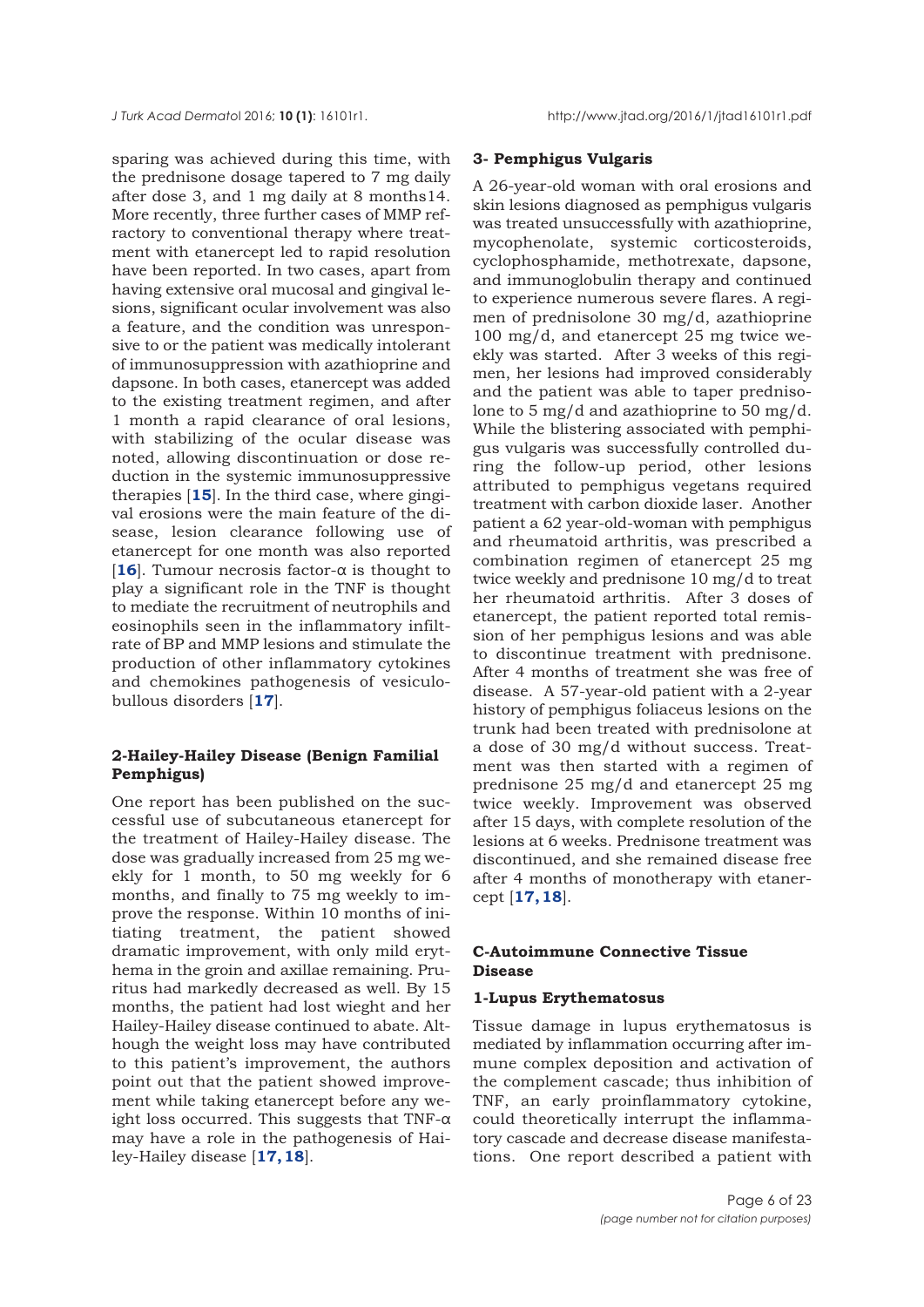rheumatoid arthritis and concurrent subacute cutaneous lupus erythematosus who had improvement in both conditions after treatment with etanercept. Autoantibody levels remained stable. *Napolitano* et al observed that toxic epidermal necrolysis-like acute cutaneous lupus erythematosus successfully treated with a single dose of etanercept in three cases. Another report described a patient with subacute cutaneous lupus erythematosus who improved with etanercept after an initial flare. There was no comment on autoantibody levels. Treatment of SLE with TNF antagonists remains controversial. These agents have been associated with the development of autoantibodies in a significant number of patients treated in clinical trials for rheumatoid arthritis and Crohn's disease. Although the vast majority of these patients do not experience any clinical manifestations, there are rare reported cases of drug-induced lupus with anti-TNF agents. Thus there has been concern that anti-TNF agents could exacerbate rather than alleviate disease in patients with lupus erythematosus. The limited findings presented herein seem to indicate that TNF antagonists may increase levels of autoantibodies in SLE patients, but this increase is not associated with worsening clinical disease. Further study will be necessary to determine the efficacy of TNF antagonists in cutaneous disease and to clarify the significance of treatment-associated autoantibody increases in SLE patients [**[19, 20, 21](#page-20-0)**].

## **2-Scleroderma**

Scleroderma or systemic sclerosis (SSc) is a connective tissue disease that affects various organ systems, including skin, gastrointestinal tract, lungs, kidney, and heart. The treatment of SSc is difficult and remains a great challenge to the clinician. Because the cause is unknown, therapies are directed to improve peripheral blood circulation with vasodilators and antiplatelet aggregation drugs, to prevent the synthesis and release of harmful cytokines with immunosuppressant drugs, and to inhibit or reduce fibrosis with agents that reduce collagen synthesis or enhance collagenase production. The purpose of this review is to critically analyze conventional and new treatments of systemic sclerosis and localized scleroderma. The therapeutic options discus-

sed for the treatment of SSc include the use of vasodilators, angiotensin-converting enzyme inhibitors, and prostaglandins, immunosuppressant drugs and antifibrotic agents. The treatment options reviewed for localized scleroderma include the use of corticosteroids, vitamin D analogues, UV-A, and methotrexate. Preliminary reports on new therapies for systemic sclerosis are also considered. These include the use of minocycline, psoralen–UV-A, lung transplantation, autologous stem cell transplantation, etanercept, and thalidomide. The cause of SSc is unknown and is regarded as an autoimmune disease involving cellular and humoral immunity. Cellular infiltrates, perivascular or diffuse, have been demonstrated in skin, lungs, smooth muscle cells, esophagus, ileum and jejunum, synovium, and liver. These cells consist of T lymphocytes, B lymphocytes, and other nonspecific inflammatory cells, such as macrophages, mast cells, and eosinophils. The mechanism of fibrosis in SSc is not fully understood, although it is known that soluble mediators including transforming growth factor β, platelet-derived growth factor, interleukin IL-4, IL-6, TNF-α can affect the behavior of fibroblast growth, proliferation, collagen synthesis, and chemotaxis. The role of humoral immunity in SSc is unknown, although about 90% of patients with SSc show circulating antinuclear antibodies. Tumor necrosis factor α is a proinflammatory cytokine produced by activated T cells and macrophages. Tumor necrosis factor α stimulates the synthesis of other proinflammatory cytokines, promotes fibroblast proliferation, and enhances matrix metalloproteinase activity. Specific blocking agents against TNF-α have been developed. Etanercept has been shown to be effective in various forms of arthritis [**[22](#page-20-0)**]. In a preliminary pilot study, 10 patients with diffuse SSc were treated with etanercept, 25 mg subcutaneously, twice weekly. After 6 months of therapy, there was improvement in skin score and healing in digital ulcers, while pulmonary function remained stable. The patients' sense of well-being improved, and tolerance was good. A trial of etanercept has been conducted in 10 patients with systemic sclerosis. Patients received etanercept, 25 mg administered subcutaneously twice weekly, for 6 months. Four patients had an improvement in their Rodnan skin score. Three of 4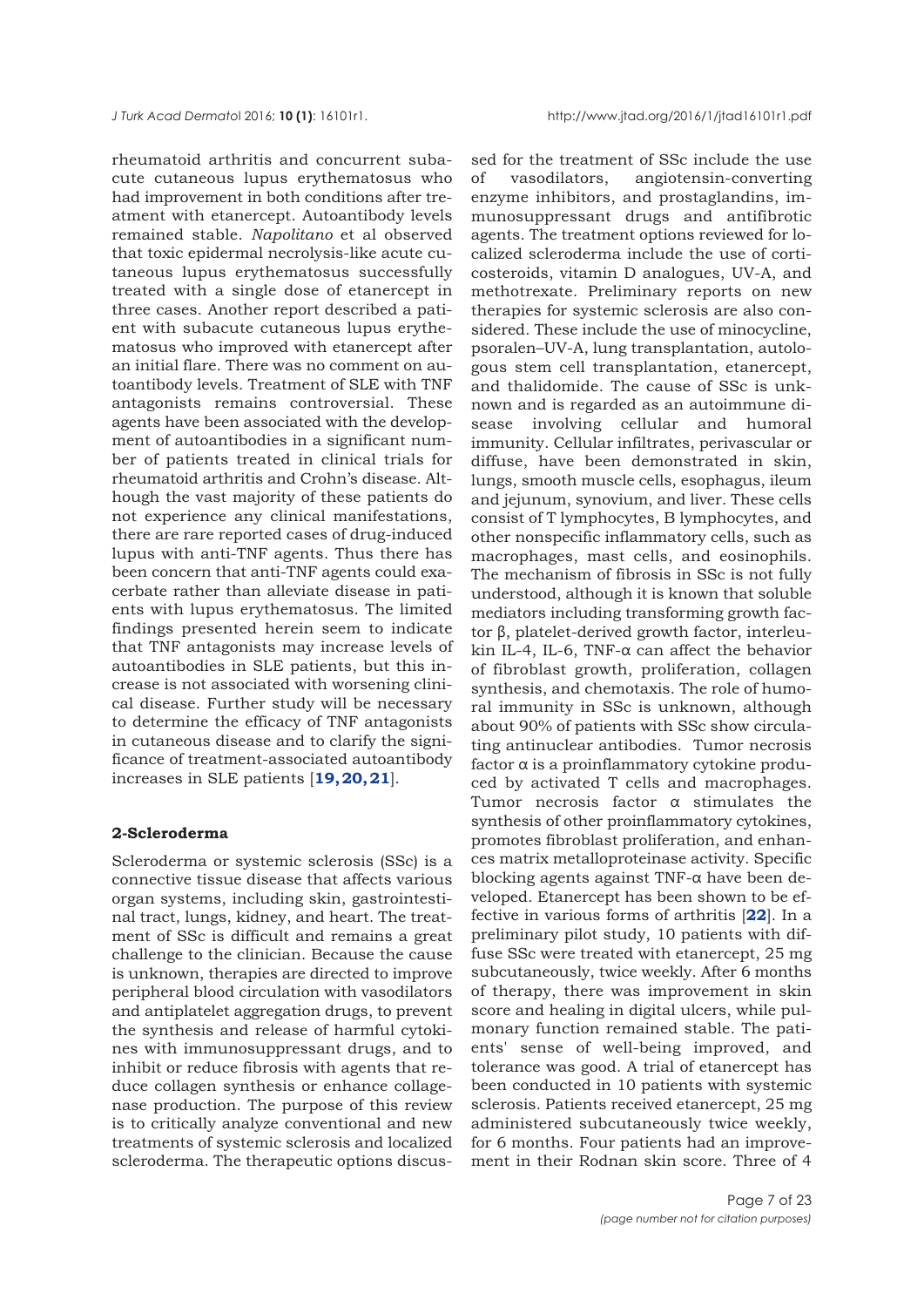patients with digital ulcers had clinical improvement of their lesions, while one had progressive disease. Pulmonary function tests, oral aperture, and hand extension measurements remained stable throughout the study [[23](#page-20-0)]. There were no adverse events. Christopher-Stine and Wigley described two patients with scleroderma overlap/mixed connective tissue disease, one treated with etanercept and one treated with infliximab, who initially had alleviation of their symptoms but discontinued treatment after developing drug-induced lupus with autoantibodies and hypocomplementemia. Both patients had resolution of clinical symptoms and normalization of serologic markers after cessation of treatment. Several lines of evidence, beyond the scope of this article, suggest that TNF- $\alpha$ may play a complex, yet poorly elucidated, role in the pathogenesis of scleroderma. The clinical evidence indicates etanercept may be beneficial in scleroderma, but must be used with caution until further studies elucidate whether there is an increased risk of complications when treating this disease. More experimental evidence will be needed to understand how TNF-α interact to promote and inhibit the clinical manifestations of scleroderma [**[24](#page-20-0)**].

## **3-Dermatomyositis**

Several studies have indicated a prominent role for TNF-α in the pathogenesis of DM. There are reports of alleviation of both the skin and muscle symptoms of DM with the use of etanercept. The authors suggest using caution when prescribing TNF-α antagonists to patients with syndromes known to have a paraneoplastic association [**[25, 26, 27](#page-20-0)**]. A randomized, pilot trial of etanercept in dermatomyositis were done by Muscle Study Group in 2011. The aims of this pilot study were to assess the safety and tolerability of etanercept in dermatomyositis (DM), the feasibility and safety of a forced prednisone taper and outcome measures, including those recommended by the International Myositis Assessment Clinical Study (IMACS) group. They conducted a randomized, double-blind, placebo-controlled trial of etanercept (50mg subcutaneously weekly) for 52 weeks in DM subjects. Subjects were tapered off prednisone in a standardized schedule as tolerated

over the initial 24 weeks of the study. Principal outcomes included adverse events, time from randomization to treatment failure, and average prednisone dosage after week 24. Sixteen subjects were randomized, 11 to etanercept and 5 to placebo. There were no significant differences in adverse event rates between the treatment groups, although 5 etanercept-treated and 1 placebo-treated subjects developed worsening rash. All 5 subjects receiving placebo were treatment failures. In contrast, 5 of 11 subjects in the etanercept arm were successfully weaned off prednisone; the median time to treatment failure in this group was 358 days. The median of the average prednisone dosage after week 24 was 29.2mg/day in the placebo group and 1.2mg/day in the etanercept group. IMACS and other outcome measures demonstrated excellent test-retest reliability. There was no significant treatment effect on functional outcome. The findings of no major safety concerns and a steroid-sparing effect in our study suggest that further investigation of etanercept as a treatment for DM is warranted26. *Rouster* et al also evaluated the efficacy of etanercept in patients with juvenile dermatomyositis (JDM) refractory to standard treatment. Nine patients with JDM prospectively received etanercept 0.4 mg/kg subcutaneous twice weekly concurrently with baseline medications for 12 weeks. Patients were re-evaluated 12 weeks (week 24) after stopping etanercept. Outcome measures included a validated disease activity score (DAS), serum muscle enzymes, childhood myositis assessment scale (CMAS), and nailfold capillaroscopy. Six patients completed all visits; 2 patients completed through week 12; 1 patient stopped after the 5th etanercept dose due to marked worsening of rash. At week 12: 7 patients had mild decrease in DAS, 1 patient noted worsening of DAS. At week 24: 1 patient remained stable, 2 patients had worsening of DAS, 3 patients had improvement of DAS (1 patient with inactive disease), including the patient that worsened while on etanercept. This patient and patient that stopped (worsening rash) both had theTNFα-308A allele. There was a trend of worsening NFC at week 12, while at week 24 improvement of NFC was noted. There was no appreciable change in serum muscle enzymes or CMAS throughout the study. In this trial of patients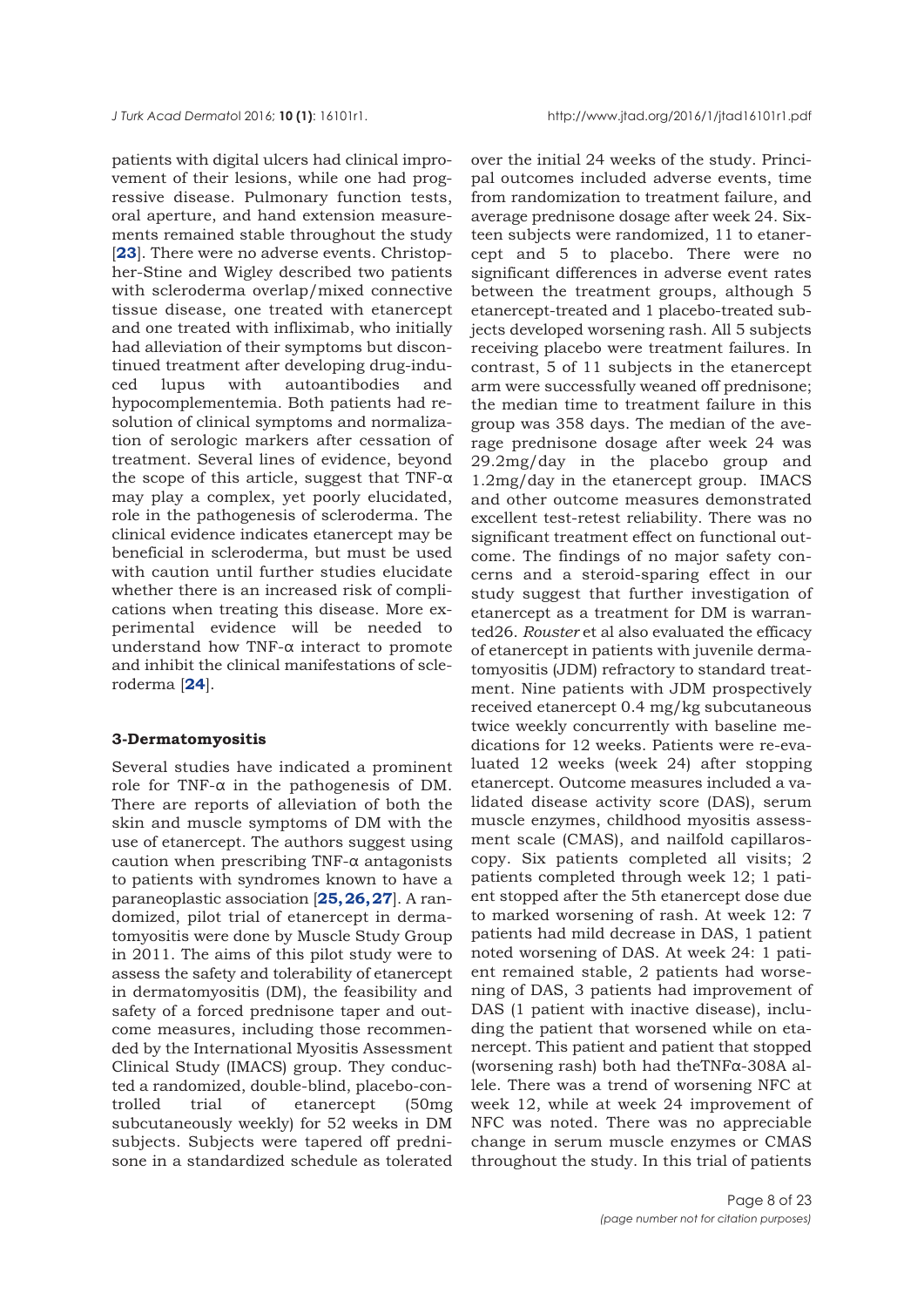with refractory JDM, etanercept did not demonstrate appreciable improvement and some patients noted worsening of disease. They suggested that caution should be taken when recommending TNF receptor inhibitors to patients with active symptoms of JDM; close follow-up is warranted. Further investigation of the interaction of the TNFα-308A polymorphism and type 1 interferon is needed to define the mechanism of TNF blockade in JDM [**[27](#page-20-0)**].

## **4-Behçet's Disease**

To date, the greatest experience in off-label use of biologicals relevant to oral medicine is that of the TNF-α antagonists like etanercept in the treatment of Behçet's disease (BD) [**[28,](#page-20-0) [29, 30, 31, 32, 33](#page-20-0)**]. Etanercept has been shown to be effective in treating mucocutaneous BD, with data from a clinical study supporting that from a small number of uncontrolled case reports. A recent randomized controlled trial involving 40 patients with predominantly mucocutaneous BD compared etanercept (25 mg s.c. twice weekly) vs. placebo over 4 weeks, after an initial 4-week 'washout' of all other medications. Although in this study, etanercept had little effect upon genital ulceration, nor the pathergy reaction, a significant improvement in oral lesions, was seen as early as week one. After 4 weeks, 40% of patients treated with etanercept had complete remission of oral ulcers compared with 5% receiving placebo. Cutaneous lesions and arthritis also responded to etanercept therapy33. The value of etanercept in managing the oral aspects of BD is also illustrated in three case reports [**[29, 32, 34](#page-20-0)**]. The first reported on two patients with recurrent apthous stomatitis (RAS) previously treated with thalidomide where this medication was discontinued due to adverse effects. In both cases, an association with BS was made, although the report was limited to discussion of the oral lesions. Treatment of both cases with etanercept (25 mg s.c. twice weekly) led to RAS lesion resolution in 3–5 weeks. This regimen was continued for 6 months, and following discontinuation recurrence rapidly developed, with further resolution following reintroduction of etanercept [**[29, 32](#page-20-0)**]. Another case was reported by *Sommer* et al. who presented a 25-year-old patient with a long history of re-

current oral and genital ulcers, with a diagnosis of mucocutaneous BD based upon clinical history and features and HLA-B51 genotype. On presentation, extensive lingual, buccal, gingival and pharyngeal ulceration was noted. Treatment with etanercept led to rapid resolution of all ulcers with complete clearance after 3 weeks [**[34](#page-20-0)**]. A further case report discussed a patient with BD refractory to her prior regimen of methotrexate and who achieved complete remission of her oral and genital ulcers, and also papulopustular skin lesions and erosive arthritis, after etanercept was added to her existing therapy. Case reports describe 3 patients with oral ulcers, one with probable and two with classic BD, treated with etanercept, 25 mg twice weekly, who achieved complete remission 3 to 5 weeks after starting treatment [**[29, 32, 34](#page-20-0)**]. Another report describes a patient with refractory BD who achieved complete remission of her oral and genital ulcers, papulopustular skin lesions, and erosive arthritis after etanercept, 25 mg twice weekly, was added to her prior regimen of methotrexate and prednisolone. There is one double-blind placebo-controlled trial of etanercept in 40 male patients with mucocutaneous BD. Patients received either etanercept, 25 mg twice weekly, or placebo after a 4-week washout of all other medications. Significant improvement in oral ulcers, nodular and papulopustular skin lesions, and arthritis were seen after 1 week of treatment, with 45% of treated patients maintaining complete remission of oral ulcers throughout the course of treatment compared with 5% of patients receiving placebo. Etanercept had no significant effect on genital ulcers in this trial. Furthermore, etanercept was not effective in suppressing the pathergy or monosodium urate reactions [**[33](#page-20-0)**]. *Cantarini* et al described the safety and efficacy of etanercept in children with juvenile-onset BD28. *Alty* et al reported a patient with neuro-Behçet's disease is successfully treated with etanercept: further evidence for the value of TNFalpha blockade [**[31](#page-20-0)**]. The efficacy of TNF-blockade in treating BD may in part be explained by the underlying pathogenesis. Gamma delta (γδ) T cells are considered central to the mucosal immune dysfunction in BD. Increased numbers of γδ T cells have been reported in the peripheral blood of patients with BD, and these produce increased amounts of TNF-α, with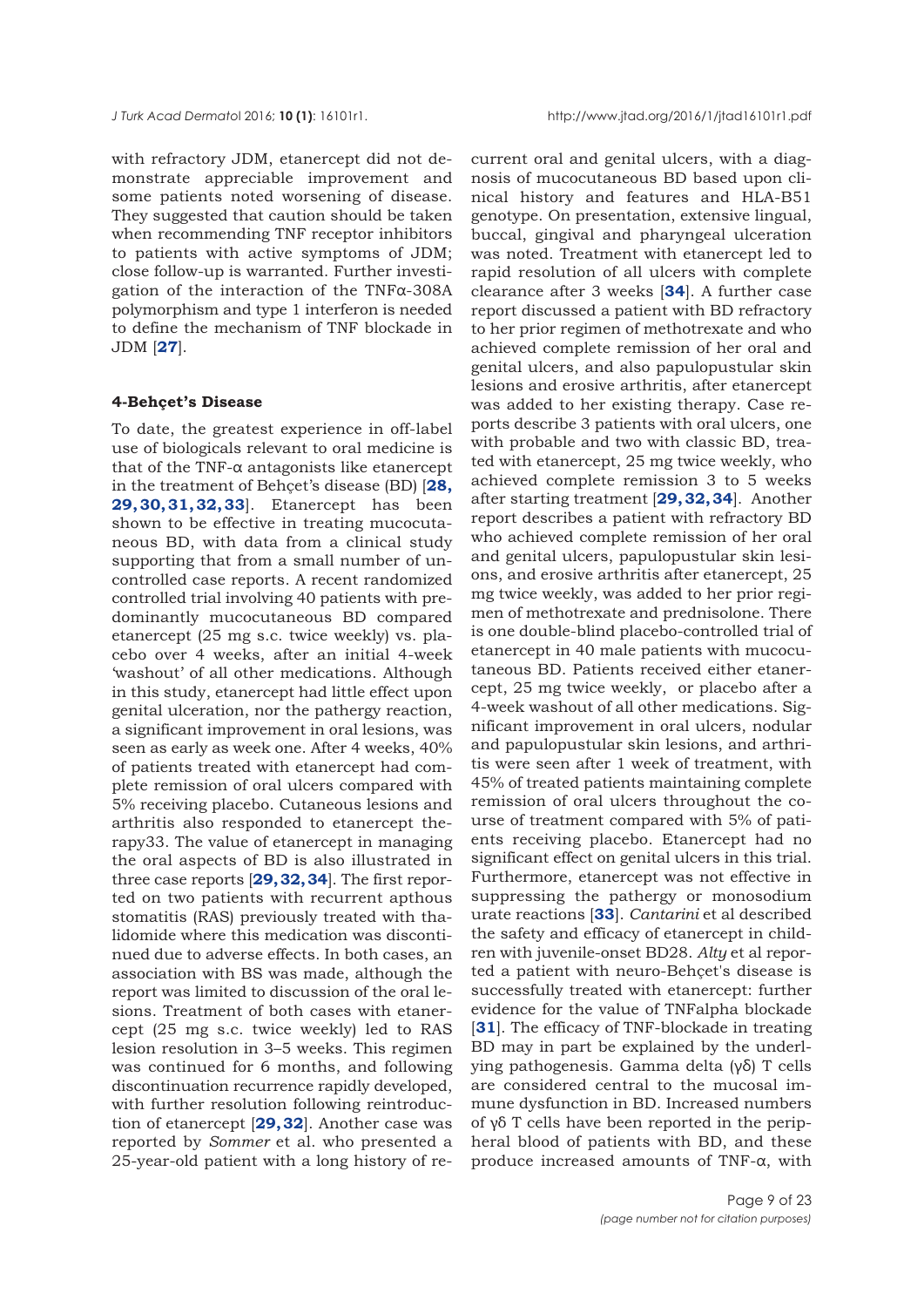raised levels of soluble p75 TNF-α receptors also found in BD. The inflammatory cascade associated with TNF-α activity contributes to the lesional damage seen in BD. TNF antagonist treatment of BD has not been universally successful. One case of failure of etanercept treatment has been reported. The reported case of etanercept treatment failure was subsequently successfully treated with infliximab, suggesting that a differential effect between these two therapies, as seen in Crohn's disease, may also be a factor in the treatment of BD. The reports of successful treatment with TNF antagonists support a role for TNF- $α$  in the pathogenesis of BD and identify another potential therapeutic approach for patients with disease resistant to traditional treatments [**[35](#page-20-0)**].

# **5-Graft-Versus-Host Disease**

In murine bone marrow transplant models, it has been demonstrated that both donor and hostderived TNF-α are integral to the development of GVHD and that treatment with anti-TNF antibodies decreases disease progression. Furthermore, in human studies higher TNF levels have been correlated to the development of acute GVHD. TNF has also been implicated in the pathogenesis of chronic GVHD and increased TNF-α levels have been reported in patients with chronic GVHD. Both experimental and clinical evidence now exists to support a role for TNF antagonists in the treatment of GVHD [**[36,](#page-21-0) [37,](#page-20-0) [38, 39, 40](#page-21-0), [41](#page-21-0)**].

# **a-Acute GVHD**

Etanercept has also shown promise in the treatment of acute GVHD. One case report has been published of an 11-year-old girl who achieved complete remission of steroid-refractory acute GVHD with etanercept treatment [[40](#page-21-0)]. In a phase II study of etanercept in combination with the IL-2 receptor antibody daclizumab for the treatment of steroid refractory acute GVHD in 21 patients, the overall response rate was 67% [**[41](#page-21-0)**]. Similarly, in a pilot study on the use of etanercept in combination with tacrolimus and methylprednisolone as initial therapy for 20 patients with stage II or III acute GVHD, 75% of patients had a complete response within 4 weeks of initiating treatment [**[37,](#page-20-0) [39](#page-21-0)**].

## **b-Chronic GVHD**

Another study which describes 10 patients with steroid-dependent chronic GVHD treated with etanercept reported more than 50% alleviation of symptoms in 5 of 8 patients who were able to be evaluated and steroid dose reduction in 6 patients. Etanercept was administered at 25 mg twice weekly for 4 weeks and then once weekly for the subsequent 4 weeks; all patients were receiving concurrent steroids and 4 patients were started on a regimen of mycophenolate mofetil with etanercept. Two patients died before completion of the study and one patient died of infection after relapse of chronic GVHD that occurred after study completion [**[38,](#page-20-0) [40](#page-21-0)**].

Anti-TNF therapy seems to show promise for some patients with acute and chronic GVHD, though mortality rates for steroid-resistant disease remain high. On the basis of the reports presented herein, TNF antagonists appear to be most effective for skin and GI tract manifestations and less effective for liver involvement and high-grade acute disease [**[39](#page-21-0)**].

## **D-Granulomatous Diseases**

# **1-Sarcoidosis**

Sarcoidosis is a multisystem disease of unknown etiology, characterized by the formation of noncaseating granulomas, especially in the lungs, lymphnodes, eyes and skin. Tumor necrosis factor antagonists may be used as treatment, however some cases of sarcoidosis secondary to these same drugs have been detected. Initial data for etanercept in the treatment of sarcoidosis were less encouraging. One small phase II trial of etanercept in the treatment of pulmonary sarcoidosis was initiated, but terminated early because of excessive treatment failures. However, 5 of 17 subjects were considered treatment successes [**[42](#page-21-0)**]. Similar results were seen in a recent study involving 18 patients with ocular sarcoidosis. For most of the patients in this study, treatment with etanercept was not associated with a significant alleviation of ocular disease [**[43](#page-21-0)**]. Another report describes a pa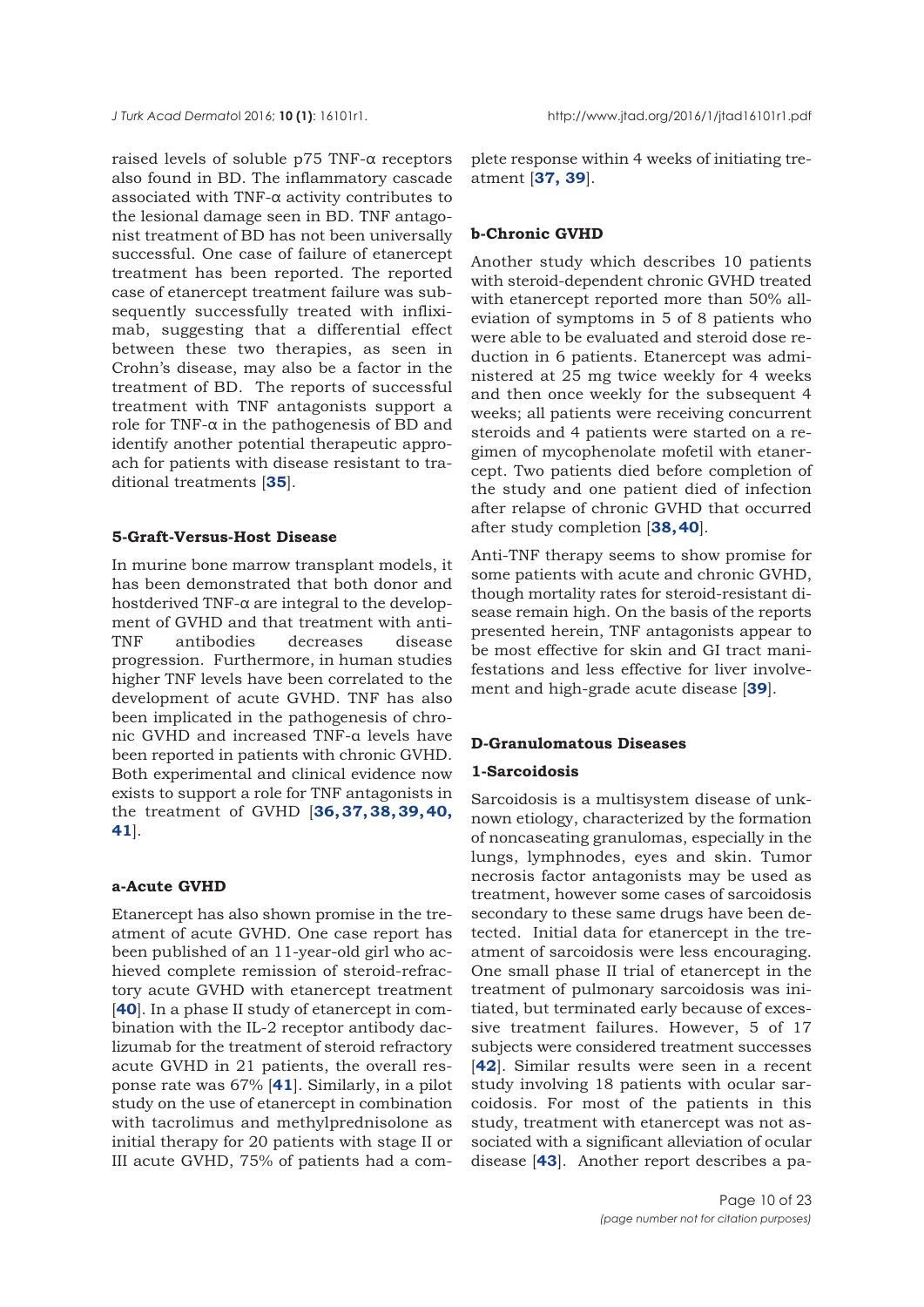tient with lupus pernio and arthropathy who was started on a regimen of etanercept, 25 mg twice weekly, secondary to adverse effects and poor disease control with her baseline immunosuppressive regimen. Within 2 months her skin and joint disease had markedly improved and prednisone and hydroxychloroquine were discontinued by 3 months. Complete remission has been maintained for 18 months of follow-up with a regimen of etanercept, 25 mg twice weekly, and methotrexate, 5 mg once weekly. This report may indicate some promise for etanercept in cutaneous manifestations of sarcoidosis despite the disappointing results of the other trials [**[44](#page-21-0)**]. *Unterstell* et al reported the case of a female patient, with rheumatoid arthritis presenting with systemic sarcoidosis after 6 months of treatment with etanercept [**[45](#page-21-0)**]. Recent studies demonstrated that TNF-α has a crucial role in forming the inflammatory granuloma, as well as in regulating adhesion molecules, recruiting cells and activating lymphocytes. The formation of the granuloma requires a cellular type (Th1) response pattern; involving macrophages and T CD4 activated lymphocytes. Interleukin-1b and gamma-interferon are important promoters during the initial phases of the granuloma development; TNF-α on the other hand, is critical during the latter phases of the granulomatous process. Tumor necrosis factor antagonists are used to treat sarcoidosis since; in theory, they would block this cytokine's action. However, paradoxically, some cases of sarcoidosis induced by these same medications have been reported [**[46](#page-21-0)**]. This perplexing mechanism is not yet clear, but it is believed that these drugs do not inhibit all the signaling pathways of TNF-α, thus ensuing some "escape" routes. Thirtyfour cases of sarcoidosis induced by TNF-α antagonists had been described by *Catchcart* et al. Twenty-one of those occurred after the use of etanercept, 9 after infliximab and 4 after adalimumab. In this study, the mean time for the appearance of granulomas was 22 months after the start of medications. After a literature review, it was found 48 case reports of sarcoidosis induced by TNF-α antagonists. Thirty-one (64.58%) followed etanercept, 9 (18.75%) occurred after infliximab and 8 (16.66%) after adalimumab. Most patients had pulmonary and/or lymphnode involvement, 8 cases had cutaneous manifestations,

mainly of erythema nodosum. Despite all the anti-TNF drugs having the ability to block pro-inflammatory cytokine TNF-α, they possess marked differences in their own structures, as well as their pharmacokinetics and pharmacodynamics' attributes, which explains, in part, the diversity that may be observed in clinical efficacy and adverse events, including the triggering of granulomatous lesions [**[46](#page-21-0)**]. The inhibition of TNF-α by etanercept is not a complete one, since this drug connects only to the soluble TNF receptor and not to the transmembrane receptor. Partial neutralization of TNF-α by etanercept permits the redistribution of this cytokine in areas of lower concentration, such as the lungs. This may explain the stronger association of granulomatous reactions with the use of etanercept. The treatment of such cases has been the suspension of the anti-TNF agent and in some cases, as reported here, the introduction of corticoids. The mean time to recovery of symptoms after the interruption of the drug is 5.2 months. Considering that these drugs are increasingly used in dermatology, we must remain alert to the possibility of sarcoidosis, especially if respiratory symptoms, or erythema nodosum and/or granulomatouscutaneous eruptions arise. Several lines of evidence support TNF antagonism as a therapeutic strategy in sarcoidosis. In multiple experimental models, TNF-α plays an essential role in the process of granuloma formation. Levels of TNF-α released from alveolar macrophages of patients with active sarcoidosis are significantly increased. Elevations in these TNF-α levels are predictive of poor longterm prognosis in patients without any current indication for steroid treatment. Studies show that lower levels of TNF-α bioactivity and higher levels of soluble TNF-α receptors are associated with milder pulmonary disease, suggesting that an innate mechanism of TNF blockade may play a role in limiting lung damage. Polymorphisms in the TNF-α promoter have been associated with distinct clinical forms of sarcoidosis, further implicating TNF in the pathogenesis of the disease. In addition, pentoxifylline and thalidomide, which both inhibit TNF-α among other effects, have been used successfully in the treatment of sarcoidosis [**[45, 46](#page-21-0)**].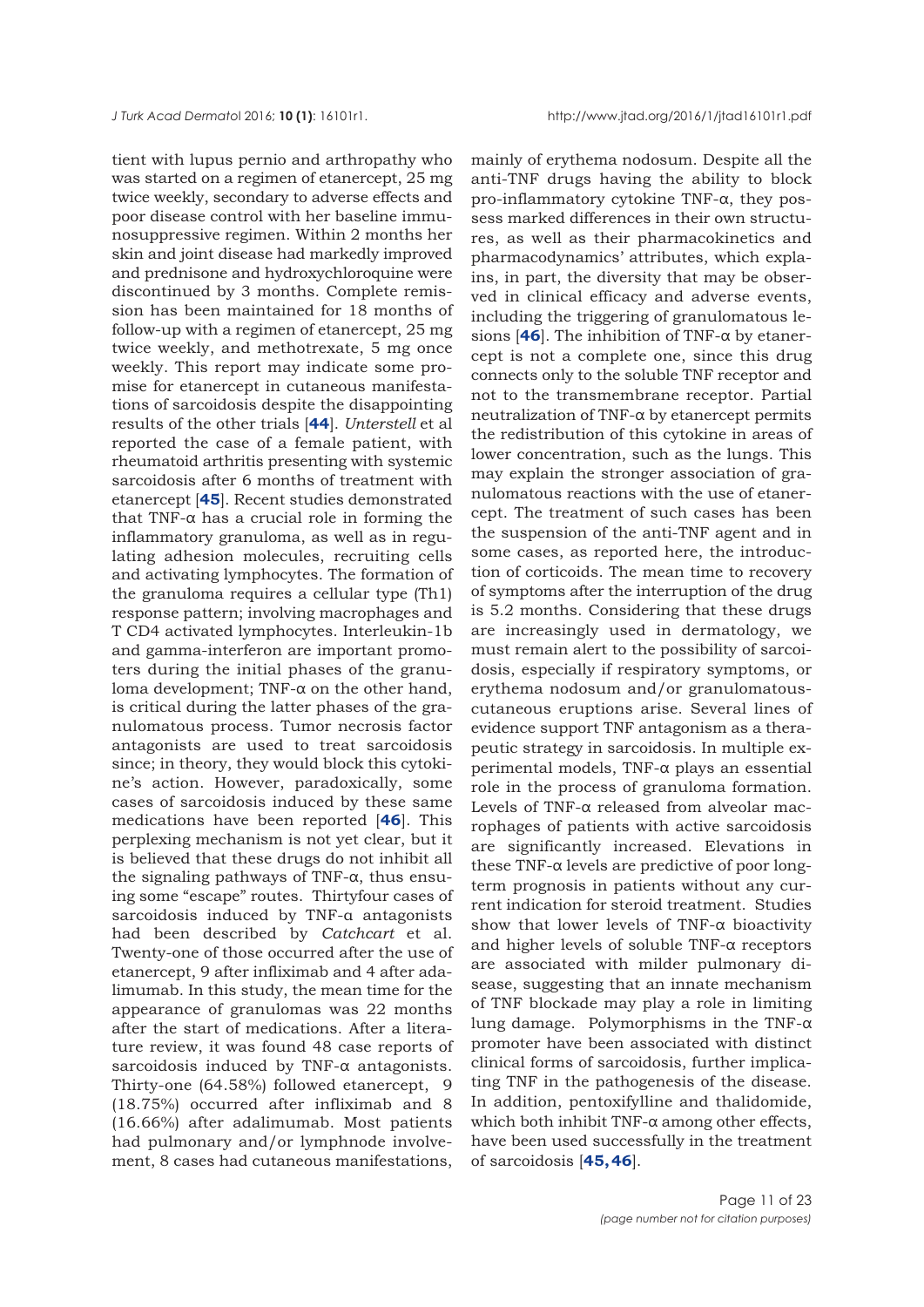## **2-Granuloma Annulare**

There is one report on the successful use of etanercept for the treatment of recalcitrant disseminated granuloma annulare (GA). The patient received etanercept, 50 mg biweekly, for 12 weeks. Most of the patient's lesions cleared by week 7. By week 12, the remaining lesions had regressed as well, with only mild erythema remaining. The patient was still clear 12 weeks after treatment. The mechanism of action of TNF-α inhibitors in GA is likely similar to that of other granulomatous diseases [**[47](#page-21-0)**].

## **3-Necrobiosis Lipoidica**

Necrobiosis lipoidica (NL) is an idiopathic chronic granulomatous skin condition. There is currently no standardized effective treatment of NL. Ulceration occurs in up to 35% of cases. Treatment of ulcerative lesions is challenging and often unsuccessful. On the basis of the implication of the TNF- $\alpha$  on the formation of granulomas, since 2003 anti-TNF-α agents have been employed in cases of NL refractory to other therapeutic agents [**[48, 49,](#page-21-0) [50](#page-21-0)**]. *Suárez-Amor* et al report a 50-year-old white woman with treatment-resistant chronic ulcerative NL of both shins successfully treated with subcutaneous etanercept [**[50](#page-21-0)**]. There have been some other reports of NL treated with etanercept. A patient with multiple ulcerated lesions refractory to prednisone and dapsone was treated with surgical debridement and grafting followed by prednisone, 0.5 mg/kg per day, and etanercept, 25 mg twice weekly initiated 6 days after surgery. Prednisone was continued for 12 months and etanercept was continued for 16 months. All ulcerations healed and the patient remained in clinical remission throughout 2 years of follow-up. As previous surgical procedures had failed in this patient, it is likely that the addition of prednisone and etanercept contributed to the healing and maintenance of remission in this case [**[48](#page-21-0)**]. Another report describes a patient with refractory NL who had a single plaque on her shin. She was treated with intralesional etanercept, 25 mg weekly, injected into the dermis at 1-cm intervals throughout the surface area of the lesion. Initial improvement was noted after 1 month of treatment, and the lesion continued to resolve over the

next 8 months [**[49](#page-21-0)**]. The mechanism of action of TNF antagonists for the treatment of NL is likely similar to that of other granulomatous diseases. Pentoxifylline and thalidomide, which inhibit TNF-α, have been effective in several cases of NL, which suggests that other TNF antagonists might also be beneficial in treatment of this condition. A review of the published literature suggests that etanercept should be considered as a therapeutic alternative mainly in ulcerative NL unresponsive to prior conventional regimens. The dose and duration of treatment with these agents is not defined, therefore it is required to report management of these patients in order to develop an optimal therapeutic strategy [**[50](#page-21-0)**].

# **4-Silicone Granulomas and Cutaneous Granulomas in Patients with Common Variable Immunodeficiency**

Several patients with granulomatous reactions to silicone implants or the adulterants these contain have been treated with etanercept. *Pasternack* et al 71 reported the cases of 2 patients with foreign body silicone granulomas in the legs who had received silicone injections for cosmetic purposes years earlier. The 2 women received etanercept 25 mg twice weekly, and both showed improvement within 2 weeks of initiating treatment. One of the patients showed complete resolution at 2 months, while in the other case the lesions persisted but associated pain and erythema disappeared. A good response was also obtained in another reported case. By contrast, in an asymptomatic patient who had received silicone injections to treat acne scars, subsequent treatment with etanercept for arthritis 38 years later triggered the appearance of multiple granulomas at the sites where the silicone had been injected. The formation of granulomas in various organs is a relatively common complication in common variable immunodeficiency. In the case of an 18-yearold man with a 13-year history of chronic cutaneous granulomas on the left arm, the disease had proved refractory to multiple treatments including antibiotics, immunoglobulin therapy, systemic corticosteroids, interferon, cyclosporin, methotrexate, antimalarials, radiation therapy, and surgery. A year after starting treatment with etanercept 25 mg twice weekly, the patient showed sig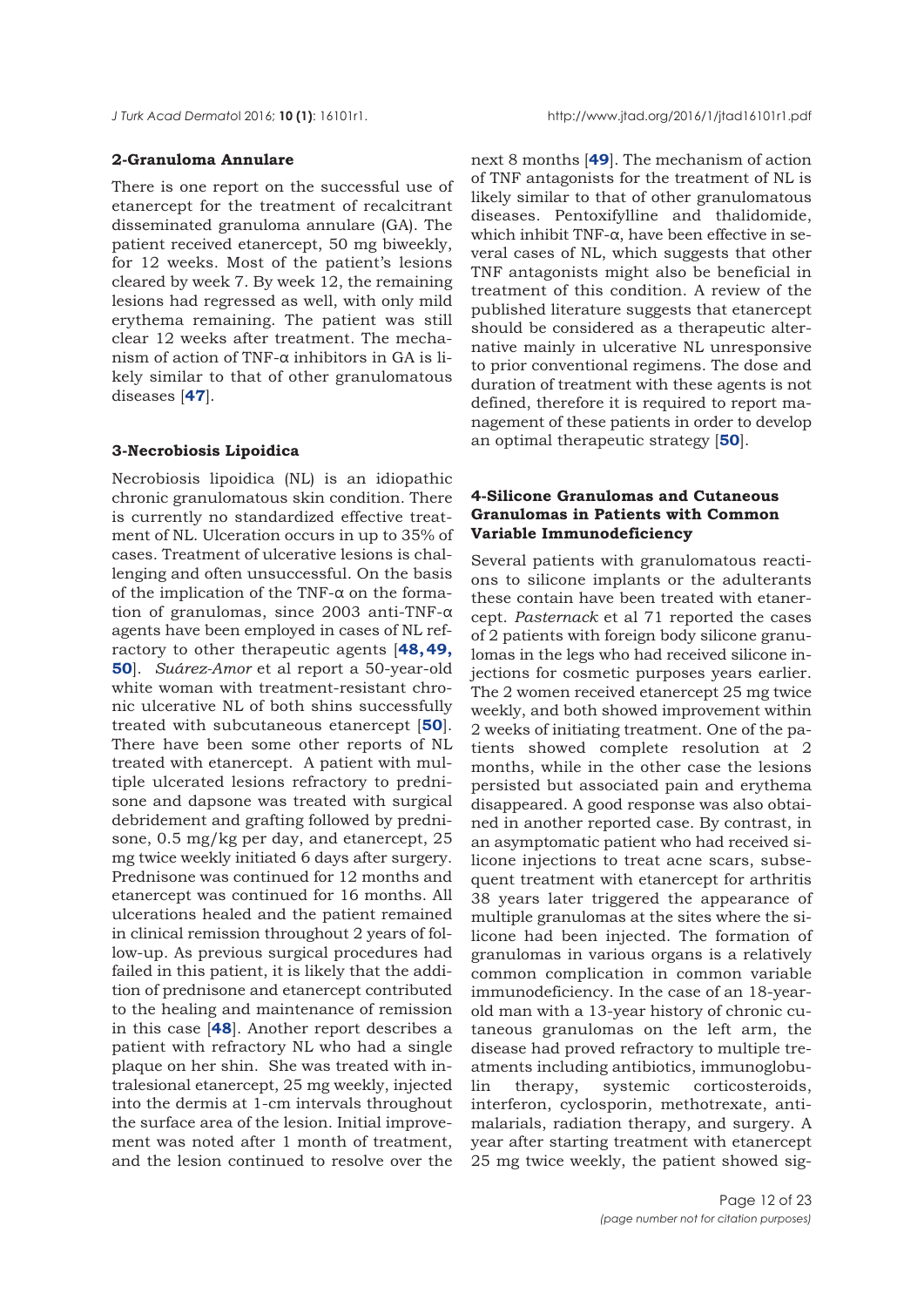nificant improvement, a reduction in tumor mass size evaluated using magnetic resonance, and an improvement in the mobility of the affected arm [**[18](#page-20-0)**].

#### **E-Other Inflammatory Dermatoses:**

## **1-Hidradenitis Suppurativa**

Hidradenitis suppurativa (HS) is a common inflammatory skin disease. Medical treatment is often disappointing and in severe disease surgery remains the therapy of choice. Extensive surgery may be effective but also mutilating. Patients experience a significant reduction in quality of life and the need for new treatment modalities are urgent. In recent years patients with HS have been treated off-label with TNF-α inhibitors with a varying degrees of effect. Hidradenitis suppurativa is a recurrent and suppurative disease with an insidious onset. It is characterized by deep furuncles, abscesses, fistulas, sinus tracts, and scarring. Therapy varies based on the severity of disease, although there is considerable overlap between treatment groups. Mild HS consists of solitary nodules and abscesses, and treatment is generally conservative. Mainstays of treatment are nonsteroidal anti-inflammatory drugs for pain and inflammation, antiseptics, antibacterial soaps, warm compresses, hydrotherapy, and antibiotics. Antimicrobial treatment generally consists of topical clindamycin or oral antistaphylococcal agents for axillary disease, whereas more broad-spectrum coverage is called for in those with perineal disease. Oral contraceptive pills with a high estrogen: progesterone ratio as well as immunosuppressive drugs, such as cyclosporine, azathioprine, and prednisone, are occasionally successful. Single nodules may be injected with intralesional triamcinolone to decrease inflammation. Topical and oral retinoids inhibit keratinization and have been used with some success in mild to moderate HS. Acitretin and isotretinoin are more often used to decrease inflammation before surgery than as definitive treatments. Although there is no definitive evidence linking hyperandrogenism and HS, antiandrogens, such as cyproterone acetate and the 5α-reductase inhibitor, finasteride, also have been used with varying degrees of success. Weight loss and avoidance of heat and humidity can

help reduce maceration and irritation of the affected sites. Other measures, such as avoidance of shaving affected areas, eliminating tight synthetic clothing, lowering stress, and smoking cessation, have only anecdotally been associated with amelioration of the disease. Carbon dioxide laser treatment is a less-invasive method of removing affected skin than traditional scalpel surgery. Disadvantages of carbon dioxide laser treatment and cryotherapy, another modality used to treat mild to severe HS, are substantial increases in healing time and pain. Radiotherapy has also been used for HS, but the long-term side effects make it less popular and probably less safe. Severe HS is comprised of multiple sites of draining abscesses and sinuses with associated scarring. In this case as well as some moderate cases of HS, local excision with wide margins has traditionally been the only effective therapy. Nevertheless, there is still a risk of recurrence adjacent to the excision site or even at a distant site. Screening for depression and psychological support is an important dimension of treatment, because patients with moderate to severe HS become progressively unable to interact socially or maintain employment due to pain, odor, and shame. It is important to stress to patients that HS is neither caused by poor hygiene nor contagious. Because surgical intervention can be disfiguring and not entirely curative, clinicians have pursued alternative treatment modalities [**[50,](#page-22-0) [51](#page-21-0)**].

Etanercept, although not yet approved for treatment of HS, offer a potentially promising solution. Although HS is not primarily a granulomatous disease, granulomas have been observed in histologic examination of the skin surrounding HS sites. Inhibiting TNF-α is also thought to inhibit the keratinocyte activation cycle and to downregulate keratin 6, thereby preventing hyperkeratinization. High levels of TNF-α often go hand in hand with interleukin-1α, which has been shown to cause hypercornification of the follicular infundibulum and may be involved in the perpetuation of HS in its chronic state. Some of the current treatments of HS are also immunosuppressive or anti-inflammatory drugs, lending further credence to the hypothesis that immune dysregulation is at least partially responsible for the development of this disorder. Etaner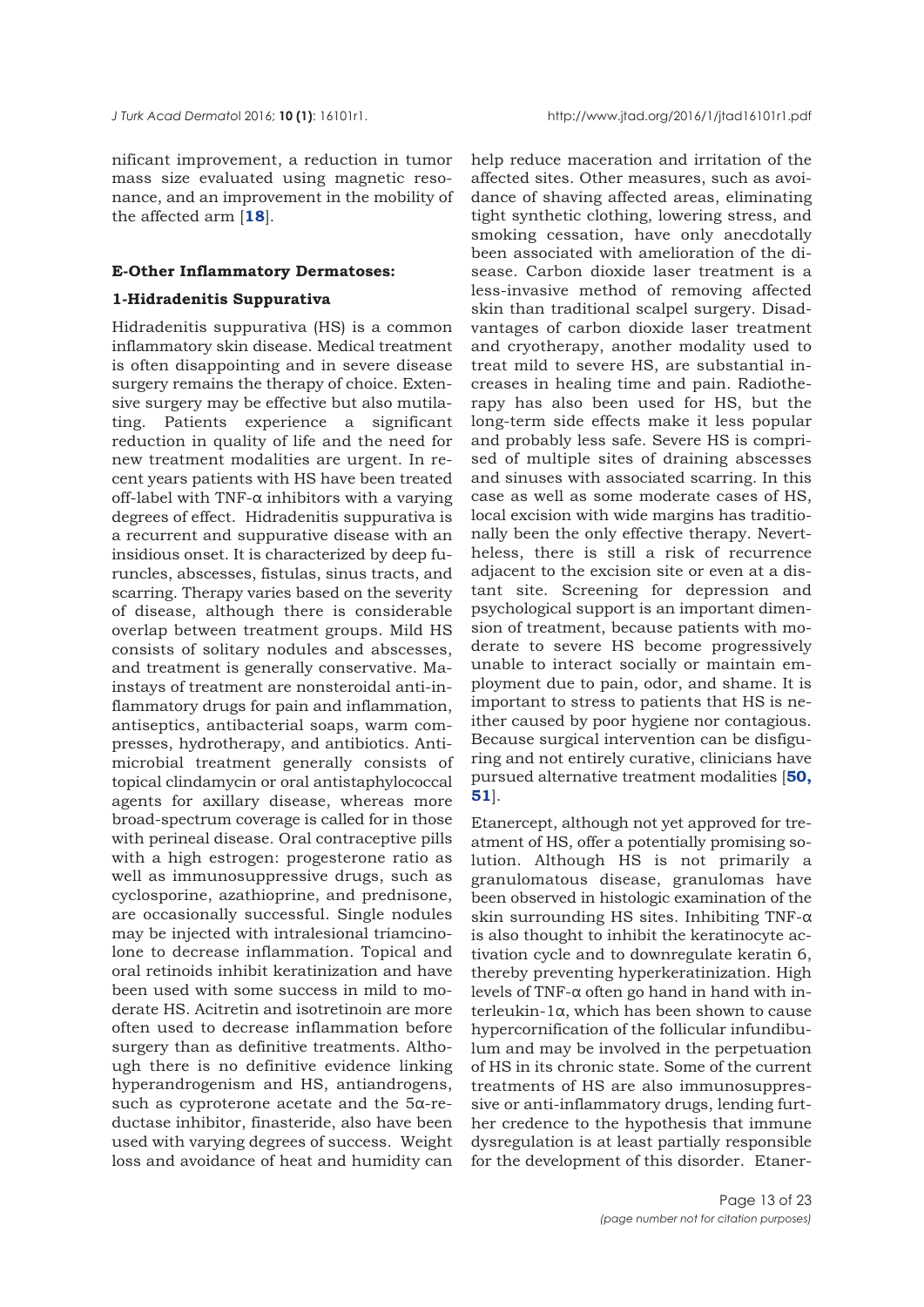cept is administered subcutaneously as 25– 50 mg weekly to twice weekly [**[50, 51,](#page-22-0) [52](#page-21-0)**]. Via a literature search of etanercept and HS, the authors found 2 relevant case reports and 4 open-label clinical trials [**[53, 54, 55, 56](#page-21-0)**]. The most common dosage regimen used was 50 mg weekly; only 1 study involved the use of the higher dose of 50 mg twice weekly, the currently approved induction dose for psoriasis in the United States. There is a recent open-label Phase II study of etanercept in 10 patients with severe hidradenitis. In the present study, patients were administered subcutaneous doses 50 mg once weekly for 12 weeks and then were followed up to 24 weeks using the Sartorius score and the visual analog scale (VAS). There was >50% score improvement in six patients at Week 12 and in seven patients at Week 24. The VAS was decreased compared to baseline in seven patients at Week 12 and in six patients at Week 24. Treatment was well tolerated by all patients with no reported adverse reactions, and all patients reported a decrease of local pain at the site of lesions after Week 455. Previously, Cusack and Buckley reported six patients with severe HS treated with etanercept. There was a reduction in the self-reported disease activity and in DLQI scores. At 24 weeks, the mean reduction for self-reported disease activity was 24% and DLQI was 64% [**[57](#page-21-0)**]. There is another case report of the long-term efficacy of etanercept in HS. In this case report, a 32-year-old man with a 6-year history of severe hidradenitis was treated with 50 mg etanercept subcutaneously twice a week for 24 weeks, followed by a dose reduction to 25 mg twice weekly for 24 weeks. Treatment was well tolerated and a sustained improvement was noted after 4 weeks. Although these data are promising for efficacy in hidradenitis, a double-blind, placebo-controlled trial is required to fully understand the role etanercept may play in the long-term treatment of HS. In both case reports, improvement was seen within 1 month. Unfortunately, oral and topical antibiotics were also being given to the patient. A weakness of the case report by Zangrilli and colleagues is that although the baseline scores on the DLQI and VAS were given, no subsequent scores were reported, making it difficult to objectively assess the degree of improvement [**[55](#page-21-0)**]. The first interventional study done on patients with HS treated with etanercept was in 2006 with 6 female patients [**[53](#page-21-0)**]. The average decreases in disease activity and DLQI scores at 6 months of treatment were by 61% and 64%, respectively. All patients who finished the trial claimed it was their most effective treatment to date. In a subsequent prospective open-label clinical trial by Giamarellos-Bourboulis and colleagues, etanercept was given for 12 weeks in 10 patients with HS. Most patients relapsed within 4 to 8 weeks after discontinuation of treatment; nevertheless, 7 patients had a greater than 50% reduction in disease severity compared with baseline assessed by their Sartorius scale at week 24 [**[53](#page-21-0)**]. Another single-armed, openlabel, clinical trial published in 2008 was conducted on 4 patients who, after 6 months of treatment, had a 66.5% decrease in their DLQI scores and a 68.7% decrease in their Sartorius scale on average. Three months after ending treatment, 3 of the 4 patients had relapsed and had commenced a second course of etanercept. The only adverse events reported in these studies were mild injection site reactions [**[51](#page-22-0)**]. The most recent study was published by Lee and colleagues. Response was defined as a greater than 50% decrease on the physician's global assessment (PGA) scale by week 12; only 3 of the 15 patients qualified as responders. No patient experienced complete remission, 29% had moderate improvement, and 57% had some improvement. Etanercept was generally well tolerated, although 2 patients discontinued treatment due to skin infections and 1 patient discontinued treatment due to worsening carpal tunnel syndrome. This last study demonstrated only minimal efficacy of etanercept for treatment of HS [**[54](#page-21-0)**]. The cases and studies discussed in this article have no standardized dose or duration for treatment with etanercept. None of the studies had controls or a second arm of intervention, and none were blinded. The evidence is in support of etanercept for the treatment of HS with the notable exception of the last study discussed wherein only 20% of subjects responded. This study used a different scoring system for disease severity; perhaps the use of the PGA instead of the Sartorius scale played a role in the discrepancy between results. Also, there was an overall high relapse rate after discontinuation of treatment. Possibly, the strength of etanercept lies in the potential of reducing disease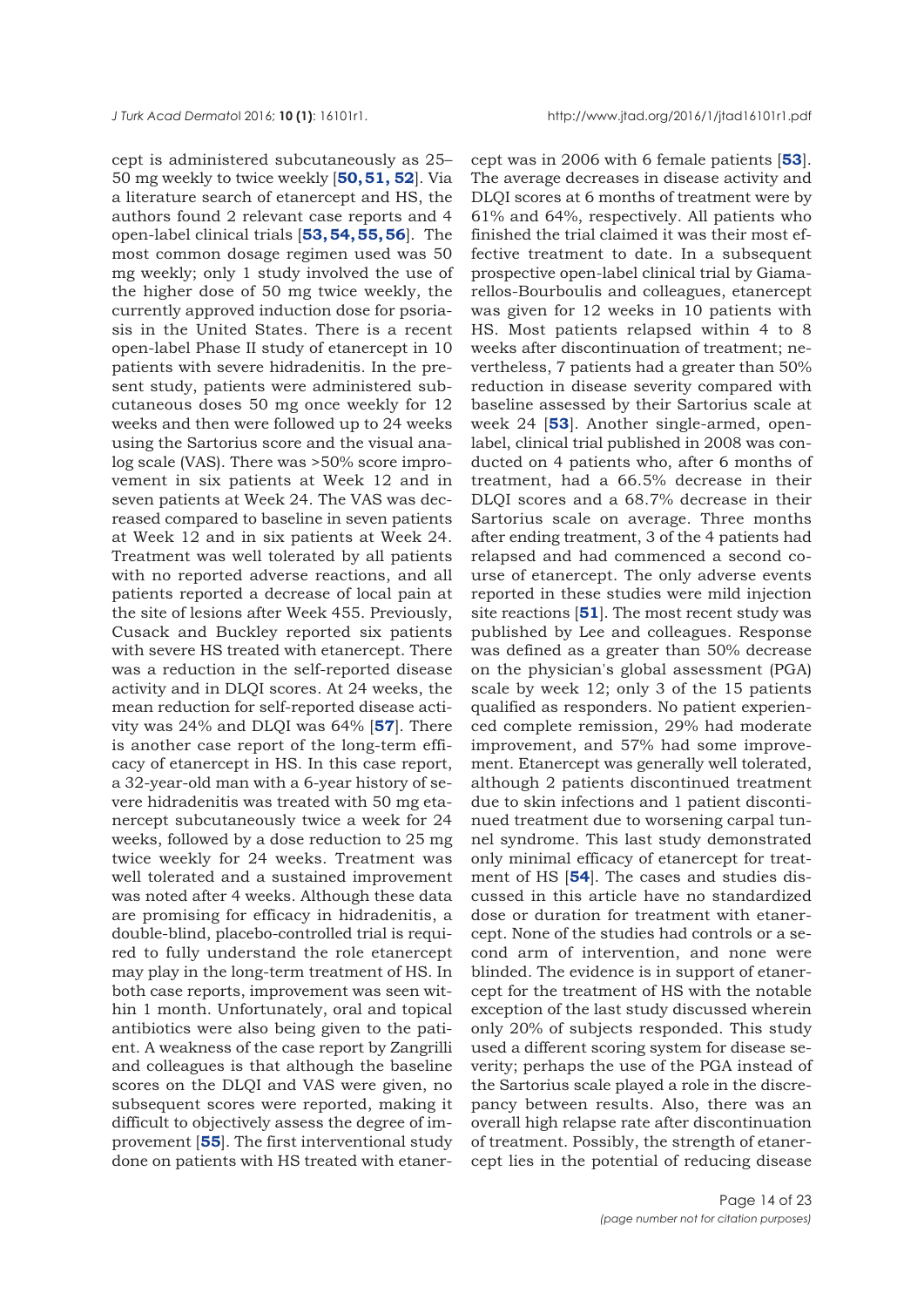activity and not in ultimate eradication of HS. Based on the evidence, the authors give a grade C recommendation for use of etanercept for HS. Larger and more long-term studies are needed to fully elucidate the usefulness of this drug for HS and to help determine an optimal dosing regimen [**[58](#page-21-0)**]. The side-effect profile of etanercept is similar to that of other TNF-α inhibitors. Most commonly reported side effects of etanercept are injection site reactions and infections. A few cases have been reported of an increase in antinuclear and anti–double-stranded DNA antibodies, druginduced lupus, discoid lupus erythematosus, and necrotizing vasculitis due to cryglobulins. The authors also found a case report of a patient with an indwelling intravenous catheter taking etanercept and corticosteroids for HS who subsequently developed candidal septicemia and bilateral chorioretinitis. The use of etanercept for the treatment of HS has thus far proved to have variable long-term results and is laden with significant adverse effects. Nevertheless, enough evidence of efficacy has been provided to make further, detailed, and systematic investigation of these drugs for the treatment of HS advisable. At this point, an evidence-based decision on whether or not to use these agents for the treatment of HS lacks evidence of level 1 or 2 quality. The authors' recommendations are based on case reports and series, retrospective analyses, and small open-label clinical trials, stressing that a lowgrade recommendation does not reflect low efficacy of the drug studied but rather the quality of available evidence. Because clinical trials are currently under way to evaluate biologics for treatment of HS, this grade is subject to change pending accumulation and publication of new evidence. Randomized, double-blinded, placebo-controlled trials are needed to better elucidate the future of these drugs for the treatment of HS. If conventional treatment options fail, the use of etanercept can be a useful supplement for the treatment of recurrent severe HS [**[50, 51](#page-21-0)**].

### **2-Postherpetic Neuralgia**

Recently, a study of patients with rheumatoid arthritis who developed herpes zoster while taking a TNF-α inhibitor reported a decreased incidence of postherpetic neuralgia. A retrospective review of herpes zoster patients on TNF-α inhibitors including infliximab, etanercept, or adalimumab was conducted in 12 dermatology clinics. Medical records of such patients were reviewed thoroughly to confirm herpes zoster and TNF-α inhibitors and any subsequent development of postherpetic neuralgia (pain score  $\geq$  3 out of 10 after 90 days of shingles onset) was noted. A total of 206 cases were reviewed, of which only 2 cases (<1%) developed postherpetic neuralgia, a considerably lower incidence rate than noted in the literature. Increasing age is a known risk factor in the development of postherpetic neuralgia. However, of the 58 (28.1%) cases  $\ge$ 70 years of age, only 1 patient (1.7%) developed neuralgia compared to approximately 50% of patients who develop postherpetic neuralgia in this age group as reported in the literature. Treatment with etanercept may be associated with a lower incidence of postherpetic neuralgia but further prospective largescale studies are needed to confirm this data [**[59](#page-21-0)**].

# **3-Vitiligo**

Experimental evidences have shown that TNF- $\alpha$  may play a role in the pathogenesis of nonsegmental vitiligo, and successful cases of vitiligo treated with TNF-α inhibitors have been recently reported. In the literature, 2 cases of refractory generalized vitiligo, which showed high tissue levels of TNF-α, were commenced anti-TNF-α antibody etanercept 50?mg weekly. A retrospective study, considering chart review and immunohistochemical staining for TNF-α, was then carried out on eight additional patients affected by untreated vitiligo. Etanercept achieved improvement of vitiligo in two patients at 6-month follow-up. Five out of eight specimens showed a strong cytoplasmic staining for TNF-α. Considering all 10 cases, patients with a strong TNF- $\alpha$  staining were characterized by a higher vitiligo disease activity score than patients with a weak staining. These findings, albeit limited in significance by the low number of cases and the retrospective nature of the study, confirm a probable role of TNF- $\alpha$  in the pathogenesis of vitiligo. The intensity of TNFα staining in vitiligo lesions may be worth to be further studied as a biomarker for potentially successful anti-TNF-α treatment of non-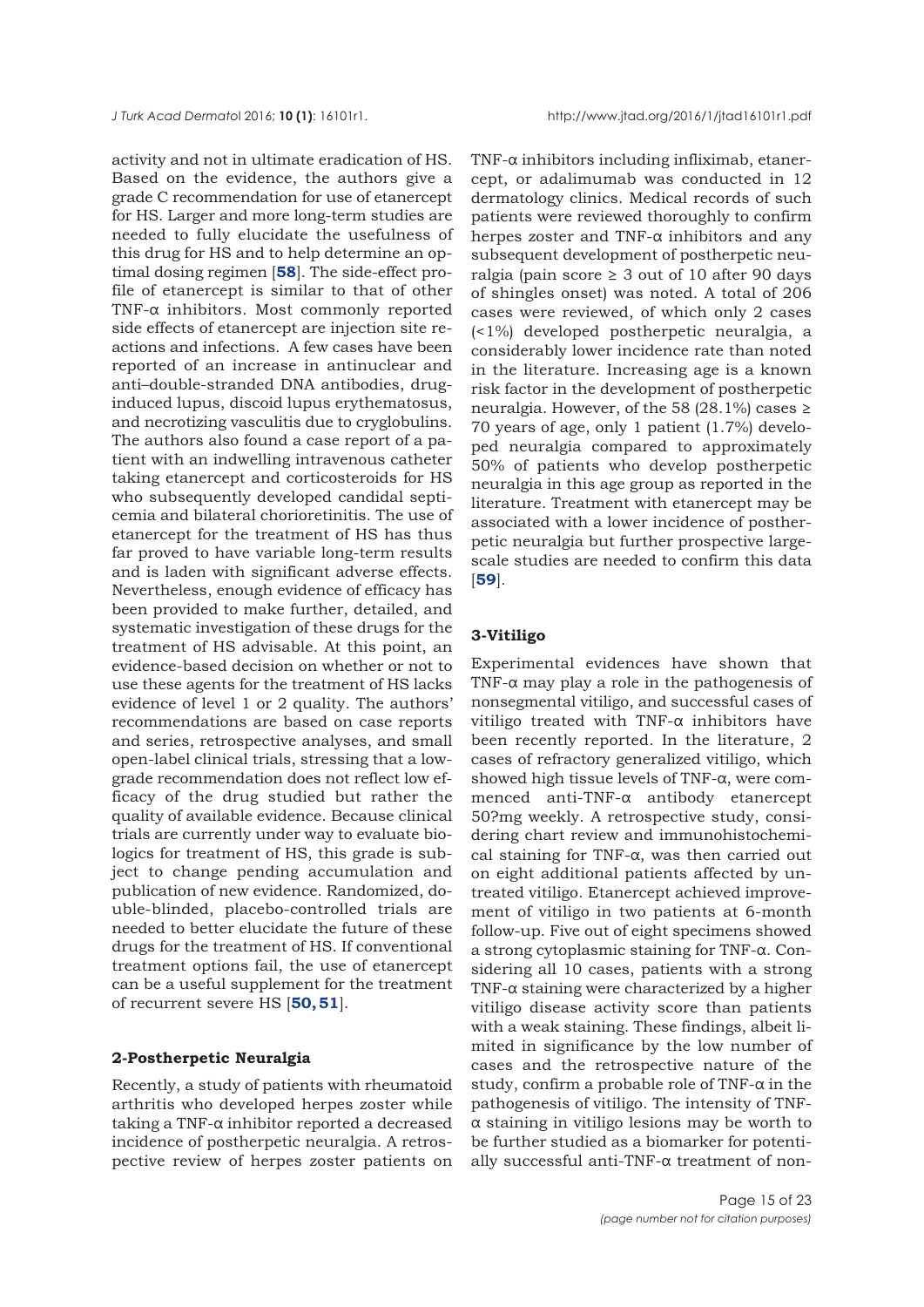segmental vitiligo in cases refractory to conventional treatment [**[60](#page-21-0)**].

## **4-Excessive Scarring**

The potential of various biological agents to reduce or prevent excessive scar formation has now been evaluated in numerous in-vitro studies, experimental animal models and preliminary clinical trials, in some cases with particularly promising results. Perhaps prominent among this group of biological agents, and, to some degree, possibly representing marketed compounds already being used 'off label' to manage excessive scarring, are the TNF-α antagonist like etanercept. Additional assessment of these novel agents is now justified with a view to reducing or preventing hypertrophic scars, keloid scars and the recurrence of post-excision keloid lesions [**[61](#page-21-0)**].

## **5-Atopic Dermatitis**

Atopic dermatitis (AD) is a common disease with worldwide prevalence, affecting up to 20% of children and 3% of adults. Recent evidence regarding pathogenesis has implicated epidermal barrier defects deriving from filagrin mutations with resulting secondary inflammation. Most cases of AD will benefit from emollients to enhance the barrier function of skin. Topical corticosteroids are firstline therapy for most cases of AD. Topical calcineurin inhibitors are considered second line therapy. Several novel barrier-enhancing prescription creams are also available. Moderate to severe cases inadequately controlled with topical therapy may require phototherapy or systemic therapy. The most commonly employed phototherapy modalites are narrow-band UVB, broadband UVB, and UVA1. Traditional systemic therapies include short-term corticosteroids, cyclosporine, methotrexate, azathioprine, mycophenolate mofetil, leflunamide and most recently biologic therapies. Atopic dermatitis is associated with the development of atopic respiratory disorders such as allergic rhinitis and asthma and persists beyond childhood in 40%–60% of cases. A preponderance of data indicates that AD is a genetic disease with variable expression that is highly influenced by immunologic and environmental factors. Originally, atopic

dermatitis was thought to primarily be due to an abnormality in adaptive immunity due to dysregulation of Th1 and Th2 lymphocyte mediated immunity with inappropriate Th2-mediated inflammation leading to skin barrier dysfunction and pruritus. However, recent evidence points to atopic dermatitis being due to a primary barrier defect with resulting secondary inflammation. The barrier defect is due to null mutatons in the epidermal protein filagrin which is involved in normal cornification of the epidermis as well as acting as a natural moisturizing factor in the stratum corneum. On a population-based scale, 11%– 15% of all cases of atopic dermatitis can be attributed to filaggrin null mutations. As TNFα and TNF-dependent cytokines are involved in the immune-based inflammatory etiology of AD, blockade of this effector molecule is a plausible therapy target for chronic eczema. In a case report, two adults with chronic AD experienced complete resolution on etanercept (50 mg injected subcutaneously twice a week) for 8–11 months of therapy and remained in remission for 26–31 months after discontinuation. In contrast, etanercept was associated with no improvement in two pediatric patients with AD. Atopic eczema is a common inflammatory skin disease showing chronically relapsing eczema and high association with elevated serum IgE levels. A subgroup of atopic eczema patients requires systemic immunomodulatory treatment for long time periods. However, beyond cyclosporine A and azathioprine, only limited consent exists on systemic treatment options. Timely published systemic treatment modalities include etanercept with varying clinical results and with particular safety profiles. Although there is not yet a treatment modality reaching clinical efficacy of cyclosporine A as gold standard of systemic therapy, limitation in its application duration as in its side effect profile as well as the search for alternatives has set a focus on the new alternatives of which especially B-cell-directed therapies might be promising candidates [**[62, 63](#page-21-0)**]. A 40-year-old woman with a 6-year history of recalcitrant dyshidrotic eczema had been treated with topical corticosteroids, psoralen-UV-A (PUVA), azathioprine, cyclosporin, acitretin, methotrexate, mycophenolate, sulfasalazine, minocycline, and repeated courses of prednisone [**[51](#page-21-0)**] After 6 weeks of treatment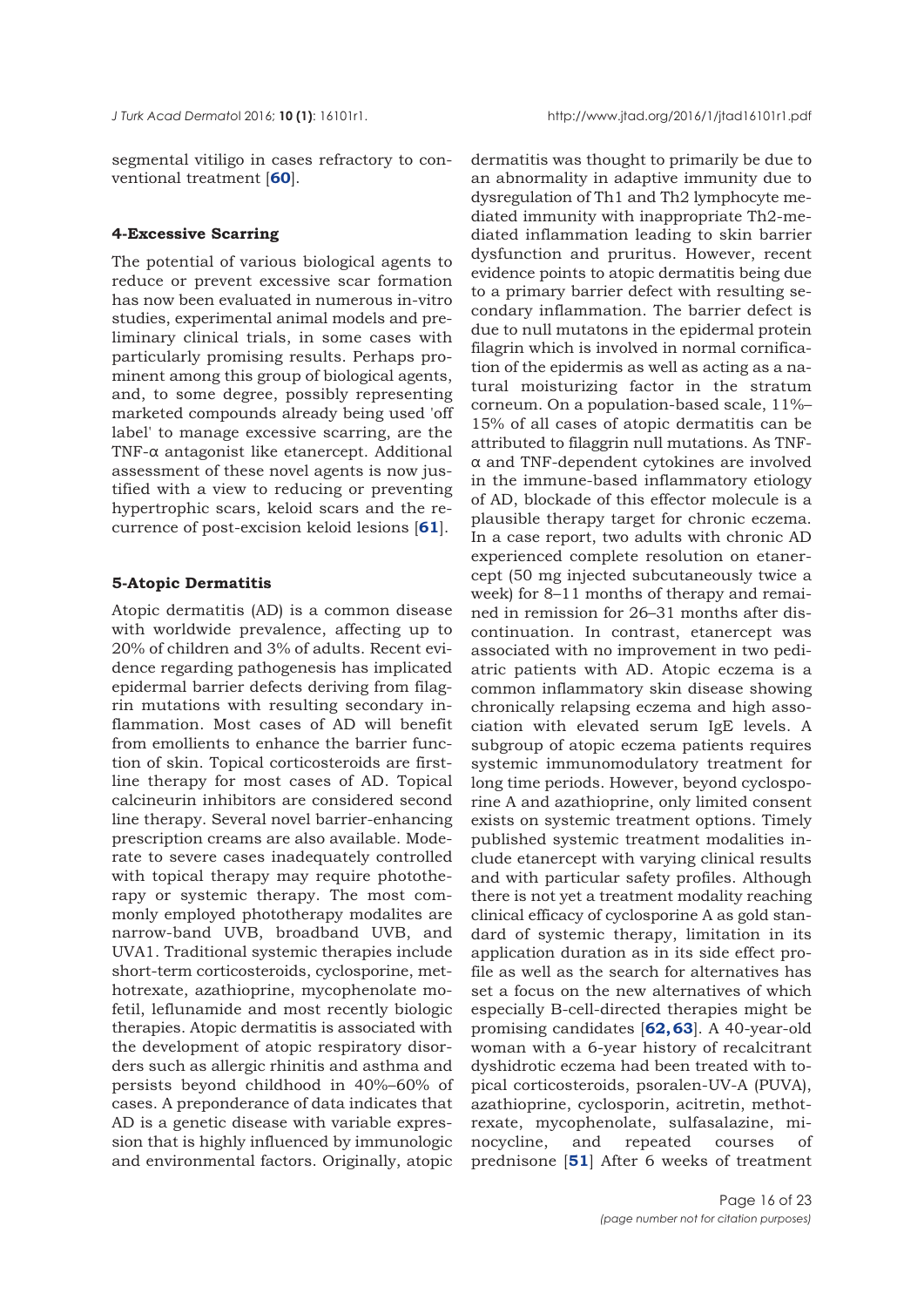with etanercept 25 mg twice weekly, all her lesions healed. This improvement was maintained during the 4-month treatment period. However, once treatment was stopped, the patient suffered a renewed outbreak of lesions that was not controlled even when the dose of etanercept was doubled to 50 mg twice weekly [**[18](#page-20-0)**].

## **6-Recurrent Apthous Stomatitis**

The success of etanercept in the treatment of the oral ulceration component of BS has led to their off-label use in RAS. The use of etanercept to treat minor RAS was initially reported by Robinson and Guitart where a 50-year-old female presented with a 24 year history of a monthly cycle of nine to 12 new lesions which resolved in approximately 2 weeks. A variety of topical and systemic treatments had been previously employed including dapsone, colchicine and thalidomide, each of which was discontinued due to adverse side effects. Treatment with etanercept led to significant improvements within 1 month, with a reduction in frequency, duration and severity of RAS episodes. Another case report discussed the complete resolution of severe major aphthous stomatitis following treatment with adalimumab, in an 18-yearold man with a 7-year history of oral aphthae refractory to multiple standard therapies. Recently, the range of reported biologicals effective in the treatment of RAS has been extended to include efalizumab, which blocks T-cell activation and trafficking through its abrogation of LFA-1–ICAM-1 interaction. In this case report, the patient had a history of severe chronic plaque psoriasis as well as a long-standing history of near weekly episodes of minor RAS, the nature of which was unchanged despite the use of methotrexate for his skin disease. Following the use of efalizumab for 12 weeks, the patient reported no further episodes of apthous ulceration during this treatment course. On cessation of treatment, the pattern of RAS reverted to as before. Subsequent use of etanercept led to a good clinical response in psoriasis measures and, although the aphthae persisted, they were less numerous and of reduced frequency and severity. Like BD, the immune mechanisms involved in RAS are considered to be mediated by T<sub>H</sub>1. Increased numbers of γδ T

cells are also found in RAS as are raised levels of T<sub>H</sub>1 cytokines including TNF- $\alpha$ . Thus, by reducing lymphocyte trafficking and blocking TNF-α activity, these agents act directly upon the underlying immune processes seen in RAS [**[64](#page-22-0)**].

#### **7-Pityriasis Rubra Pilaris**

Adult pityriasis rubra pilaris type 1 is a rare chronic papulosquamous disorder with clinical and histological parallels with psoriasis. Pityriasis rubra pilaris (PRP) is an uncommon dermatosis of unknown etiology. The familial subtype is rare and usually presents as type 5 PRP. It is generally inherited in an autosomal dominant fashion with variable expression. Other forms of inheritance, such as autosomal recessive and X-linked, have also been reported. Treatment is challenging and recent case reports suggest a potential role for etanercept. Etanercept treatment may be of value in treating adult type 1 PRP refractory to other systemic agents but selective reporting bias, together with the lack of standard diagnostic criteria. The use of etanercept in treating resistant forms of PRP is promising given reports of its success in a few cases. *Vasher* et al report two cases of PRP arising in a mother and son and review the rare familial subtype of this disease. In addition, a successful therapeutic trial of etanercept was initiated in the mother based on case reports of its efficacy in other patients with PRP. The etiology of PRP is unclear. The condition shares several clinical and histologic features with psoriasis. This, along with the excellent responses in the above-described patients to treatment with the TNF antagonist, suggests that TNF-α may be an important mediator in the pathophysiology of this condition [**[65,](#page-21-0) [66](#page-22-0)**].

## **8-SAPHO Syndrome**

SAPHO syndrome is a syndrome of unknown origin characterized by synovitis, acne, pustulosis, hyperostosis, and osteitis. There have been 4 patients with SAPHO syndrome successfully treated with TNF antagonists reported in the literature. *Wagner* et al described two patients with treatment-refractory skeletal disease. One patient with diffuse sclerosing osteomyelitis of the mandible had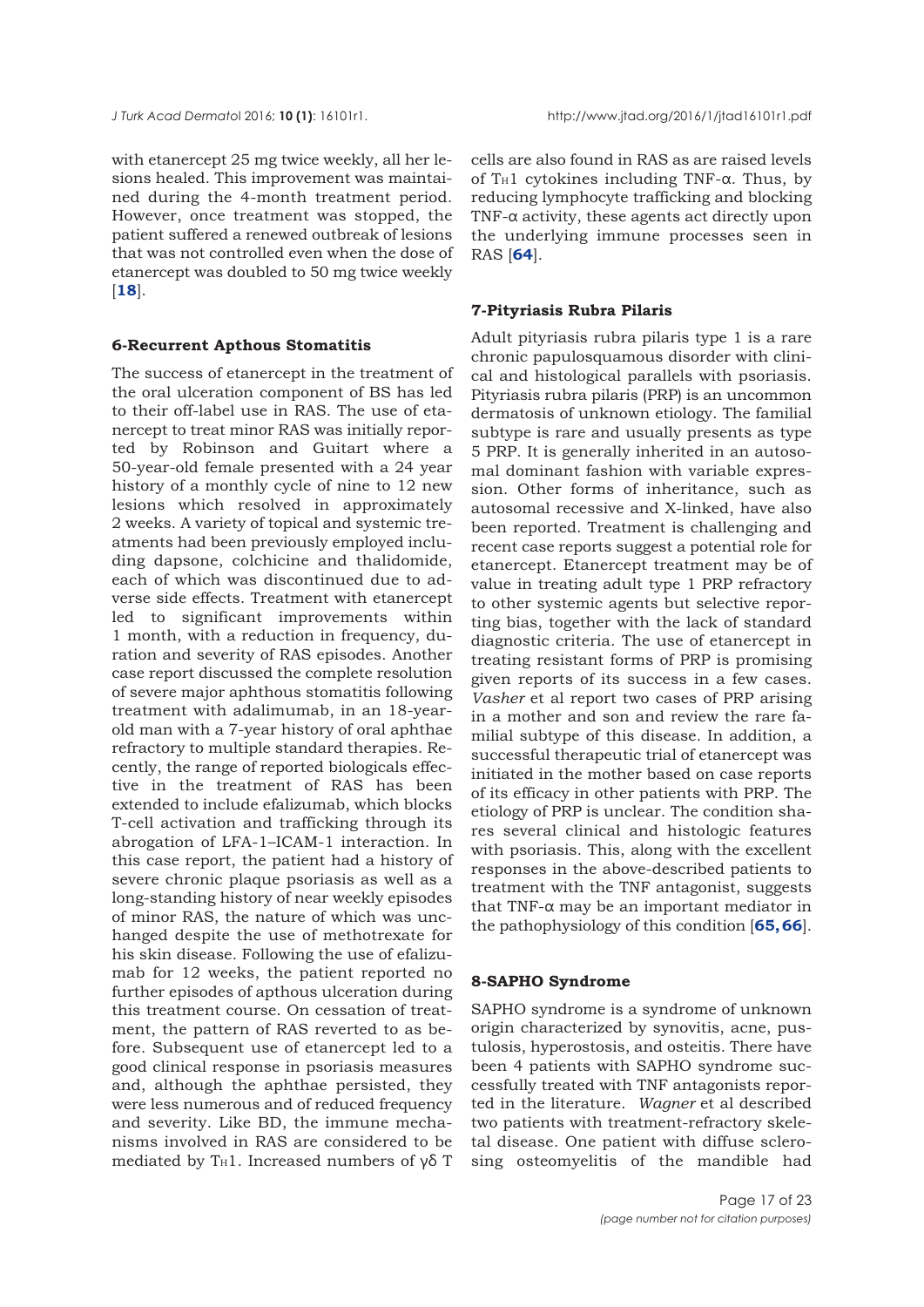significant alleviation of her symptoms, allowing a reduction of her prednisolone dose from 20 to 7.5 mg daily after 8 weeks of etanercept, 25 mg twice weekly. The second patient initially received 4 infusions of infliximab, which led to complete remission of her bone pain and swelling. Because of dyspnea experienced after infusions, the patient was switched to etanercept, 25 mg twice weekly. Both patients remained in remission through 9 months of follow-up while continuing etanercept treatment [**[67,](#page-21-0) [68,69, 70](#page-22-0)**].

#### **9-Multicentric Reticulohistiocytosis**

TNF- $\alpha$  has also been implicated in the pathogenesis of multicentric reticulohistiocytosis. There have been several reports on the use of TNF-α antagonists for the treatment of this disorder, including 3 reports on the use of etanercept. Most of these cases involved patients who had been refractory to several prior immunosuppressive medications. In these cases, TNF- $\alpha$  antagonist therapy was added to a regimen of other immunosuppressive disease-modifying agents. In two of the cases involving the use of etanercept, patients experienced significant alleviation of both skin and joint symptoms within 4 to 6 weeks, allowing for tapering of the more toxic immunosuppressive drugs. There was one report on the use of etanercept as initial therapy in conjunction with intramuscular steroids alone. The patient in this case failed to have a satisfactory response, suggesting that combination with disease-modifying agents may be required. Several authors have documented the use of etanercept in the treatment of this rare systemic illness that causes severe arthritis and cutaneous nodules. *Kovach* et al reported the case of a 46-year-old man who had been treated with methotrexate, antimalarials, chlorambucil, prednisone, and cyclophosphamide in combination with methotrexate, and prednisone. The disease had proved refractory to some treatments and the patient was unable to tolerate others. After etanercept at a dose of 25 mg twice weekly was added to the combination of prednisone 20 mg/d and methotrexate, gradual improvement was observed for 7 months. After this initial period, the patient experienced a relapse and methotrexate was replaced with leflunomide. This new combination resulted in renewed improvement and made possible a reduction in the doses of both prednisone and leflunomide. Another reported case involved a 22-year old woman who had been unsuccessfully treated with a number of drug regimens and surgery. In this patient, combination etanercept 25 mg twice weekly and hydroxychloroquine halted disease progression. In contrast to these successful outcomes, another case in the literature describes a 42-year-old man whose condition failed to respond to oral corticosteroids in combination with etanercept 25 mg or 50 mg twice weekly [**[71, 72, 73](#page-22-0)**].

# **10-Erythema Annulare Centrifugum**

One report has been published of the successful use of etanercept for the treatment of refractory erythema annulare centrifugum (EAC). Within 4 weeks of starting treatment with etanercept, 50 mg once weekly, the patient experienced significant improvement in his condition, with 95% clearance. One hundred percent clearance was achieved after 3 months. After 6 months of treatment, etanercept was stopped and the patient had a relapse of disease within 2 months. The etanercept was subsequently reintroduced and the patient experienced improvement after a similar clinical course to the previous treatment. The authors propose that the responsiveness of EAC to TNF-α antagonist therapy may suggest that EAC is a T hepler cell type 1 mediated disease associated with elevated levels of TNF-α and other proinflammatory cytokines [**[74](#page-22-0)**].

### **11-Toxic Epidermal Necrolysis**

TNF-induced apoptosis is partly responsible for the erosion of mucosal surfaces and epidermal shedding associated with toxic epidermal necrolysis. *Famularo* et al reported the case of a 59-yearold patient who presented with symptoms of toxic epidermal necrolysis secondary to ciprofloxacin treatment and was treated with prednisone 1 mg/kg and etanercept on days 4 and 8. A few hours after the first dose of etanercept was administered, improvement was observed in the cutaneous and mucosal lesions [**[75, 76](#page-22-0)**].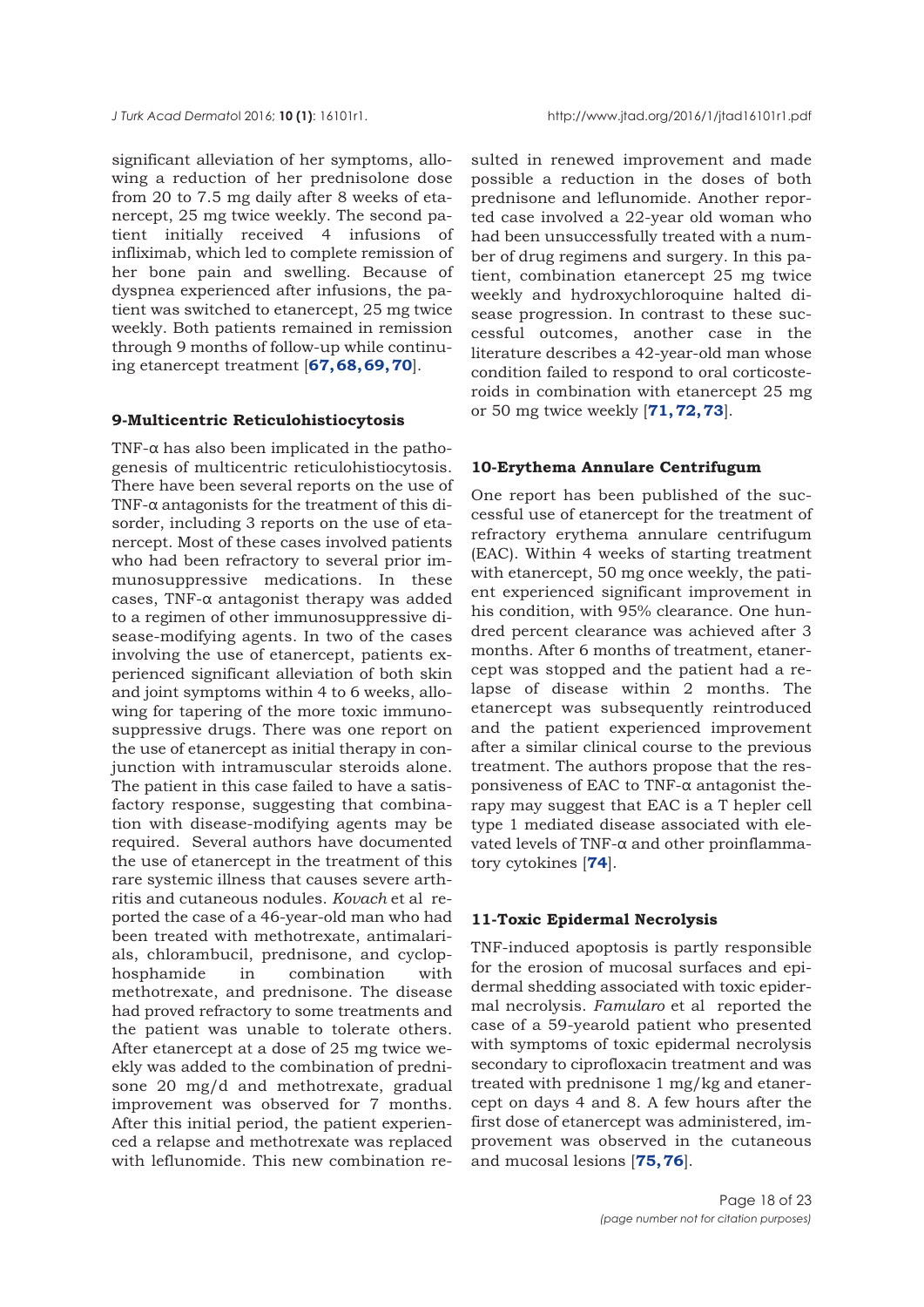# **12-Acne Vulgaris**

A 22-year-old man with an 8-year history of refractory acne who had received many different

treatments including oral antibiotics and isotretinoin and had reported thoughts of suicide was started on a regimen of etanercept for 24 weeks at a dose of 25 mg twice weekly. New lesions stopped appearing 2 weeks after this treatment was started, and all lesions had healed within 24 weeks. Another male patient aged 22 years from a family with pyogenic sterile arthritis, pyoderma gangrenosum, and acne syndrome (PAPA) was treated with etanercept 25 mg twice weekly for 30 months.89 Both the acne and the episodes of arthritis disappeared during this period [**[77, 78](#page-22-0)**].

## **13-Alopecia Areata**

No improvement was observed in a series of 17 patients with moderate-to-severe alopecia areata treated with etanercept 50 mg twice weekly. In another reported case, a 44-yearold patient with universal alopecia areata did not respond to treatment with etanercept. Moreover, a patient with a history of alopecia areata whose last episode had been years earlier experienced a recurrence of his condition after starting treatment with etanercept for rheumatoid arthritis [**[79, 80, 81](#page-22-0)**].

## **14-Primary Amyloidosis**

No effective treatment for primary amyloidosis has been found. One study reported the cases of 16 patients treated with etanercept at a dose of 25 mg twice weekly with promising results. In 1 of these patients, skin lesions showed marked improvement after 3 months of treatment [**[82](#page-22-0)**].

## **15-Erythroderma-Associated Pruritus**

Two patients with intense pruritus associated with erythroderma in the context of Sézary syndrome were started on etanercept 25 mg twice weekly. One showed substantial and the other moderate improvement of the pruritus, but neither experienced any improvement of the erythroderma. The authors commented that they have begun a clinical trial to evaluate the efficacy of etanercept in the treatment of treatment-resistant pruritus in patients with Sézary syndrome [**[83](#page-22-0)**].

## **16-Cutaneous T-cell Lymphoma**

*Tsimberidou* et al studied 13 patients with cutaneous T-cell lymphoma refractory to at least 2 previous therapies (stages I-IIA) or to 1 treatment modality (stages IIB to IV). Twelve out of the 13 patients could be evaluated. Of these, 1 experienced partial remission and 1 had a minor response. Both these patients had early stage disease (IB) [**[84](#page-22-0)**].

# **17- Inflammatory Linear Verrucous Epidermal Nevus (ILVEN)**

A 55-year-old patient with a 6-month history of widespread and extremely pruritic ILVEN affecting the face, trunk, and limbs along the Blaschko lines had been treated with topical and systemic corticosteroids, pimecrolimus, and isotretinoin with little improvement. In light of the similarities between ILVEN and psoriasis, she was then treated with etanercept. Pruritus resolved after treatment, and the erythema improved over the 6-month follow-up period [**[85](#page-22-0)**].

## **Adverse Effects of Etanercept**

Side effects of TNF- $\alpha$  inhibitors include injection site reactions, reactivation of latent tuberculosis (TB), increased risk of sundry bacterial and fungal infections, demyelinating disease, worsening of congestive heart failure, hepatotoxicity, reactivation of hepatitis B virus, hypersensitivity reactions, pancytopenia and aplastic anemia, and autoimmune diseases. Although the most common infections associated with biologic treatment are upper respiratory tract infections, bronchitis, and urinary tract infections, deep fungal infections and TB are also documented. As a class, TNF therapy is associated with increased risks of infection and malignancy. Of 12 patients with AD treated with TNF inhibitors, one developed an infliximab-infusion reaction, one developed an urticarial reaction to etanercept, and one developed a methicillin-resistant Staphylococcus aureus infection while on etanercept. TNF-inhibitors are also asso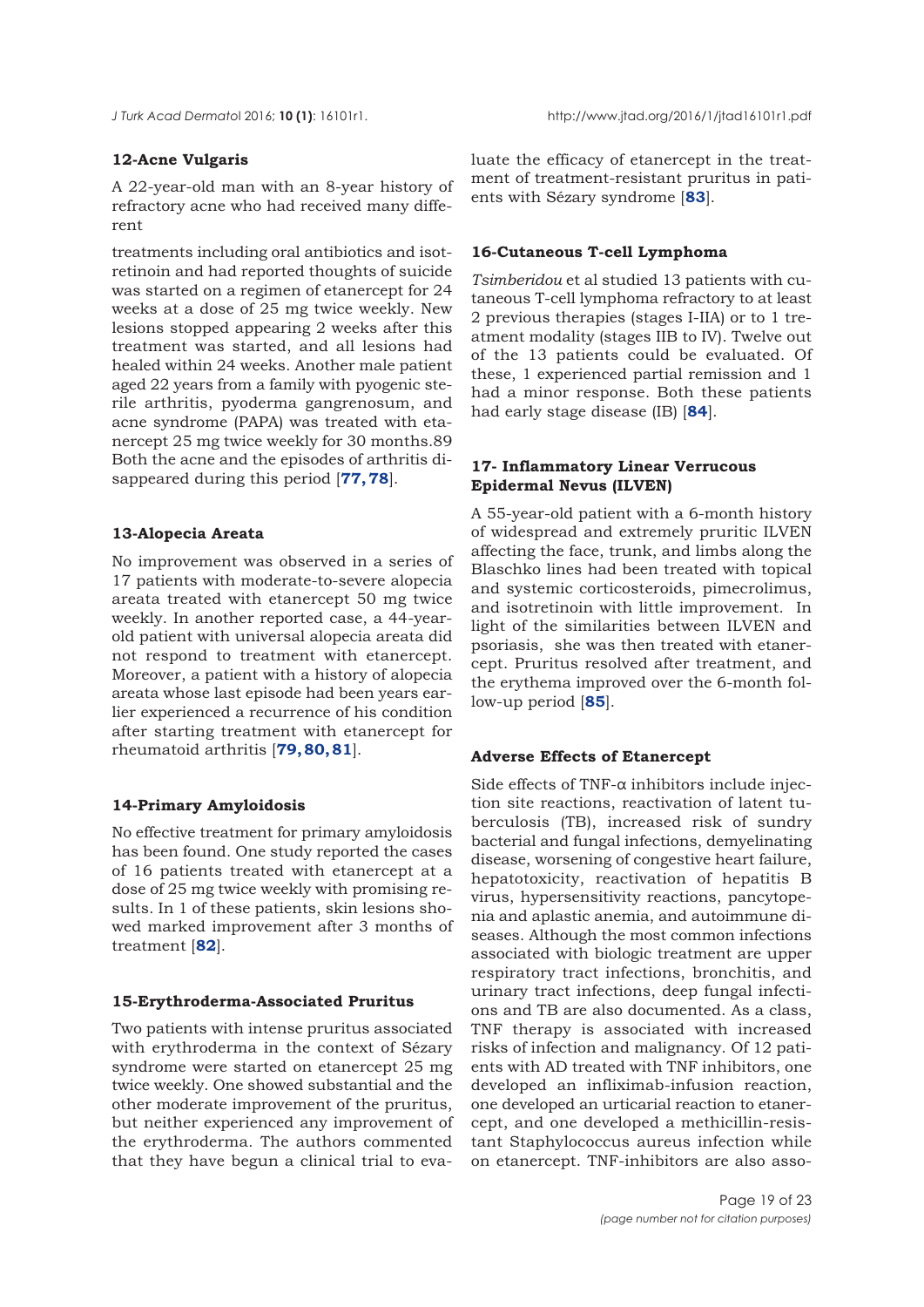<span id="page-19-0"></span>ciated with triggering an eczema-like drug eruption. In a prospective study of 92 patients treated for indications other than skin disease/psoriasis, 15 (16%) developed eczema during treatment with infliximab. A personal history of atopy was predictive of this medication-response.

#### **Contraindications**

Contraindications to treatment are active TB, known active and serious infections, hepatitis B, and heart failure classified as New York Heart Association (NYHA) level III or level IV. Caution is advised for patients with latent TB, malignancy, heart failure classified as NYHA level I or II, or a hematologic disorder.

Etanercept and hepatitis C: In 2004, *Magliocco* and *Gottlieb* reported three cases of patients with worsening psoriasis while on antiviral therapy for hepatitis C who tolerated etanercept therapy without any worsening of their viral titres. Since that time, two other cases have been reported of patients with both psoriasis and hepatitis C where longterm etanercept therapy was administered without worsening of viral titres during the treatment course.

## **Summary**

Although the majority of the data presented is limited to uncontrolled case reports, the clinical benefits described do suggest that, in selected patients, the use of etanercept may be of some value. In many patients, their skin disease was associated with significant morbidity and reduced quality of life and was refractory to conventional systemic immunosuppressive agents or the use of such was not tolerated. Etanercept may offer a real alternative in this patient group. In certain conditions, e.g. BD, and BMMP, etanercept therapy should be integrated with other clinical specialities involved in the individual's management. While the use of these agents in suitably selected patients may be increasingly reported, data from controlled studies are welcome and indeed required to provide an adequate evidence base, which is currently lacking, for their routine use in skin disease. Etanercept has demonstrated efficacy in the treatment of several dermatologic diseases.

When choosing a biologic therapy, it is important to consider the mechanism of action of the drug in the context of the pathophysiology of the disease as well as the medical history of the patient. Cost is another important factor, with etanercept costing between 10,000 and 20,000 Turkish Liras annually. Because the safety profile of these medications appears to be much more favorable than many traditional immunosuppressive drugs, biologic immunomodulators are important alternatives for many patients. It is very likely that the role of biologic immunomodulators in dermatology will expand considerably in the coming years.

#### **References**

- 1. Tursen B, Kara T, Tursen U, Apa DD, Gubur O, Kaya TI. The changes in expression of Ki-67, and CD31 in psoriatic lesions before and after etanercept treatment. Hong Kong J Dermatol Venereol 2013; 21: 5-13.
- 2. O'Neill ID. Off-label use of biologicals in the management of inflammatory oral mucosal disease. J Oral Pathol Med 2008; 37: 575-581. PMID: 18764859
- 3. Alexis AF, Strober BE. Off-label dermatologic uses of anti-TNF-α therapies. J Cutan Med Surg 2005; 9: 296-302. PMID: 16699906
- 4. Guedes R, Moreira A, Menezes N, Baptista A, Varela P. Treatment of thalidomide resistant pyoderma gangrenosum with etenercept. Acta Dermatovenerol Croat 2012; 20: 175-180. PMID: 23069303
- 5. Charles CA, Leon A, Banta MR, Kirsner RS. Etanercept for the treatment of refractory pyoderma gangrenosum: a brief series. Int J Dermatol 2007; 46: 1095-1099. PMID: 17910724
- 6. Yamauchi PS, Turner L, Lowe NJ, Gindi V, Jackson JM.Treatment of recurrent Sweet's syndrome with coexisting rheumatoid arthritis with the tumor necrosis factor antagonist etanercept. J Am Acad Dermatol 2006; 54: S122-126. PMID: 16488324
- 7. Sweet DD, Isac G, Morrison B, Fenwick J, Dhingra V. Purulent pericarditis in a patient with rheumatoid arthritis treated with etanercept and methotrexate. CJEM 2007; 9: 40-42. PMID: 17391602
- 8. Berk DR, Hurt MA, Mann C, Sheinbein D. Sneddon-Wilkinson disease treated with etanercept: report of two cases. Clin Exp Dermatol 2009; 34: 347-351. PMID: 18699836
- 9. Iobst W, Ingraham K. Sneddon-Wilkinson disease in a patient with rheumatoid arthritis. Arthritis Rheum 2005; 52: 3771. PMID: 16329105
- 10. Wegener's Granulomatosis Etanercept Trial (WGET) Research Group.Etanercept plus standard therapy for Wegener's granulomatosis. N Engl J Med 2005; 352: 351-361. PMID: 15673801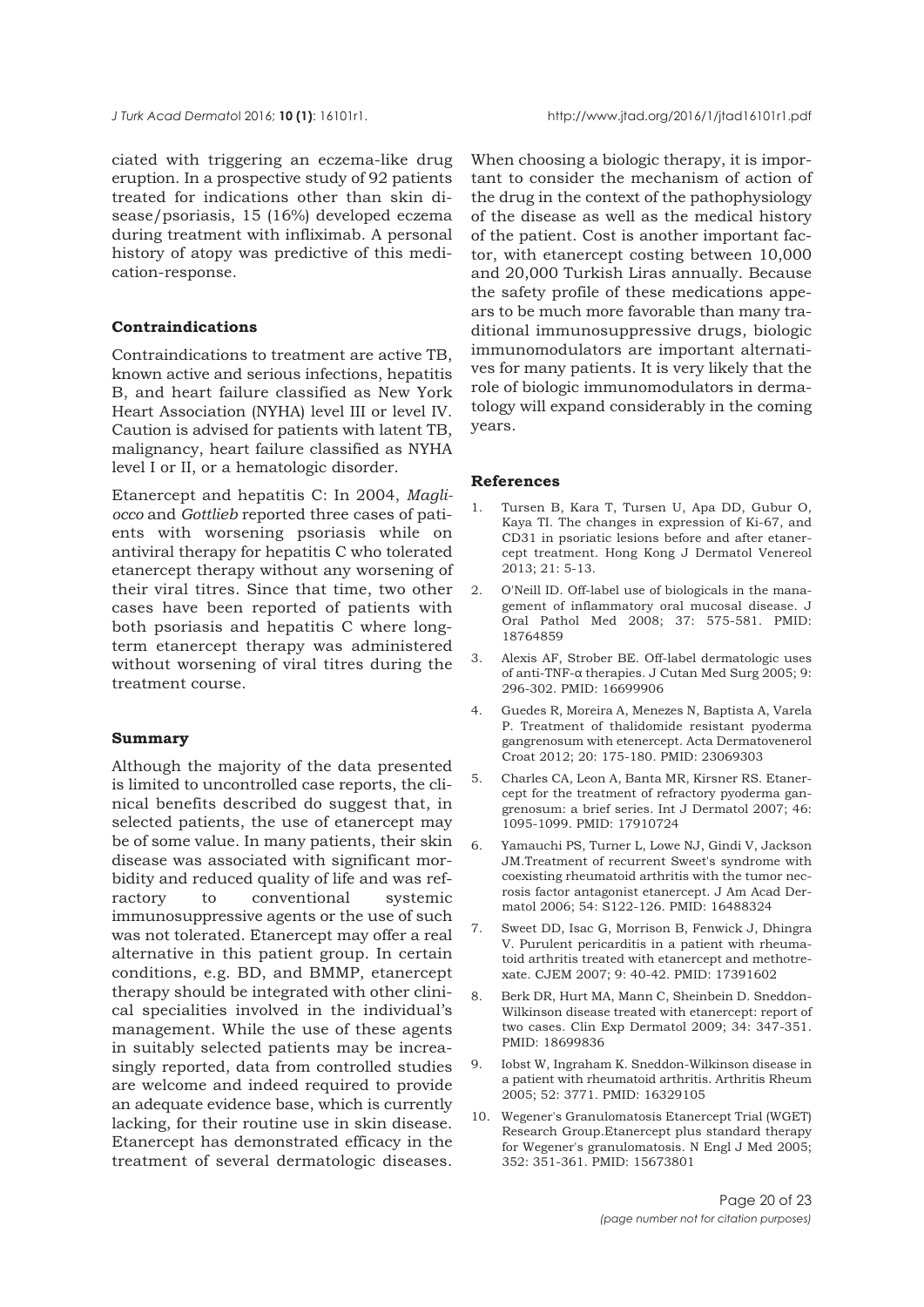#### <span id="page-20-0"></span>*J Turk Acad Dermato*l 2016; **10 (1)**: 16101r1. http://www.jtad.org/2016/1/jtad16101r1.pdf

- 11. Lamprecht P, Till A, Steinmann J, Aries PM, Gross WL. Current state of biologicals in the management of systemic vasculitis. Ann N Y Acad Sci 2007; 1110: 261-270. PMID: 17911441
- 12. Bonish B, Rashid RM, Swan J. Etanercept responsive acrodermatitis continua of Hallopeau: is a pattern developing? J Drugs Dermatol 2006; 5: 903-904. PMID: 17039659
- 13. Puig L, Barco D, Vilarrasa E, Alomar A. Treatment of acrodermatitis continua of Hallopeau with TNFblocking agents: case report and review. Dermatology 2010; 220: 154-158. PMID: 20110631
- 14. Sacher C, Rubbert A, König C, Scharffetter-Kochanek K, Krieg T, Hunzelmann N.Treatment of recalcitrant cicatricial pemphigoid with the tumor necrosis factor alpha antagonist etanercept. J Am Acad Dermatol 2002; 46: 113-115. PMID: 11756956
- 15. Yamauchi PS, Lowe NJ, Gindi V. Treatment of coexisting bullous pemphigoid and psoriasis with the tumor necrosis factor antagonist etanercept. J Am Acad Dermatol 2006; 54: S121-122. PMID: 16488323
- 16. Cusano F, Iannazzone SS, Riccio G, Piccirillo F.Coexisting bullous pemphigoid and psoriasis successfully treated with etanercept. Eur J Dermatol 2010; 20: 520. PMID: 20403800
- 17. Guhl G, Díaz-Ley B, Fernández-Herrera J. Off-Label Use of Biologic Agents in the Treatment of Dermatosis, Part 2: Etanercept, Efalizumab, Alefacept,Rituximab, Daclizumab, Basiliximab, Omalizumab, and Cetuximab Actas Dermosifiliogr 2008; 99: 5-33. PMID: 18206084
- 18. Norman R, Greenberg RG, Jackson JM.Case reports of etanercept in inflammatory dermatoses. J Am Acad Dermatol 2006; 54: S139-142. PMID: 16488329
- 19. Napolitano M, Giampetruzzi AR, Didona D, Papi M, Didona B.Toxic epidermal necrolysis-like acute cutaneous lupus erythematosus successfully treated with a single dose of etanercept: report of three cases. J Am Acad Dermatol 2013; 69: e303-305. PMID: 24238188
- 20. Bout-Tabaku S, Rivas-Chacon R, Restrepo R.Systemic lupus erythematosus in a patient treated with etanercept for polyarticular juvenile rheumatoid arthritis. J Rheumatol 2007; 34: 2503-2504. PMID: 18061971
- 21. Costa MF, Said NR, Zimmermann B.Drug-induced lupus due to anti-tumor necrosis factor alpha agents. Semin Arthritis Rheum 2008; 37: 381-387. PMID: 17977585
- 22. Lam GK, Hummers LK, Woods A, Wigley FM.Efficacy and safety of etanercept in the treatment of scleroderma-associated joint disease. J Rheumatol 2007; 34: 1636-1637. PMID: 17611970
- 23. Sapadin AN, Fleischmajer R. Treatment of scleroderma. Arch Dermatol 2002; 138: 99-105. PMID: 11790173
- 24. Koca SS, Isik A, Ozercan IH, Ustundag B, Evren B, Metin K. Effectiveness of etanercept in bleomycininduced experimental scleroderma. Rheumatology (Oxford). 2008; 47: 172-175. PMID: 18174229
- 25. Iannone F, Scioscia C, Falappone PC, Covelli M, Lapadula G. Use of etanercept in the treatment of dermatomyositis: a case series. J Rheumatol 2006; 33: 1802-1804. PMID: 16960940
- 26. Muscle Study Group. A randomized, pilot trial of etanercept in dermatomyositis. Ann Neurol 2011; 70: 427-436. PMID: 21688301
- 27. Rouster-Stevens KA, Ferguson L, Morgan G, Huang CC, Pachman LM. Pilot study of etanercept in patients with refractory juvenile dermatomyositis. Arthritis Care Res (Hoboken) 2014; 66: 783-787.
- 28. Cantarini L, Tinazzi I, Caramaschi P, Bellisai F, Brogna A, Galeazzi M. Safety and efficacy of etanercept in children with juvenile-onset Behcets disease. Int J Immunopathol Pharmacol 2009; 22: 551-555. PMID: 19505410
- 29. Curigliano V, Giovinale M, Fonnesu C, Cerquaglia C, Verrecchia E, Turco S, Manganelli C, Manna R. Efficacy of etanercept in the treatment of a patient with Behçet's disease. Clin Rheumatol 2008; 27: 933-936. PMID: 18330611
- 30. Sfikakis PP, Markomichelakis N, Alpsoy E, Assaad-Khalil S, Bodaghi B, Gul A, Ohno S, Pipitone N, Schirmer M, Stanford M, Wechsler B, Zouboulis C, Kaklamanis P, Yazici H. Anti-TNF therapy in the management of Behcet's disease--review and basis for recommendations. Rheumatology (Oxford) 2007; 46: 736-741. PMID: 17403712
- 31. Alty JE, Monaghan TM, Bamford JM. A patient with neuro-Behçet's disease is successfully treated with etanercept: further evidence for the value of TNFalpha blockade. Clin Neurol Neurosurg 2007; 109: 279-281. PMID: 17174468
- 32. Atzeni F, Sarzi-Puttini P, Capsoni F, Mecchia M, Marrazza MG, Carrabba M. Successful treatment of resistant Behçet's disease with etanercept. Clin Exp Rheumatol 2005; 23: 729. PMID: 16173263
- 33. Melikoglu M, Fresko I, Mat C, Ozyazgan Y, Gogus F, Yurdakul S, Hamuryudan V, Yazici H.Short-term trial of etanercept in Behçet's disease: a double blind, placebo controlled study. J Rheumatol 2005; 32: 98-105. PMID: 15630733
- 34. Sommer A, Altmeyer P, Kreuter A.A case of mucocutaneous Behçet's disease responding to etanercept. J Am Acad Dermatol 2005; 52: 717-719. PMID: 15793540
- 35. Türsen Ü, Türsen B. Ulcerative Lesions in Behcet's Disease. Ulcers 2012; 146797: 1- 9.
- 36. Choi SW, Stiff P, Cooke K, Ferrara JL, Braun T, Kitko C, Reddy P, Yanik G, Mineishi S, Paczesny S, Hanauer D, Pawarode A, Peres E, Rodriguez T, Smith S, Levine JE. TNF-inhibition with etanercept for graft-versus-host disease prevention in high-risk HCT: lower TNFR1 levels correlate with better outcomes. Biol Blood Marrow Transplant 2012; 18: 1525-1532. PMID: 22469883
- 37. Thin L, Macquillan G, Adams L, Garas G, Seow C, Cannell P, Augustson B, Mitchell A, Delriveire L, Jeffrey G.Acute graft-versus-host disease after liver transplant: novel use of etanercept and the role of tumor necrosis factor alpha inhibitors.Liver Transpl 2009; 15: 421-426. PMID: 19326415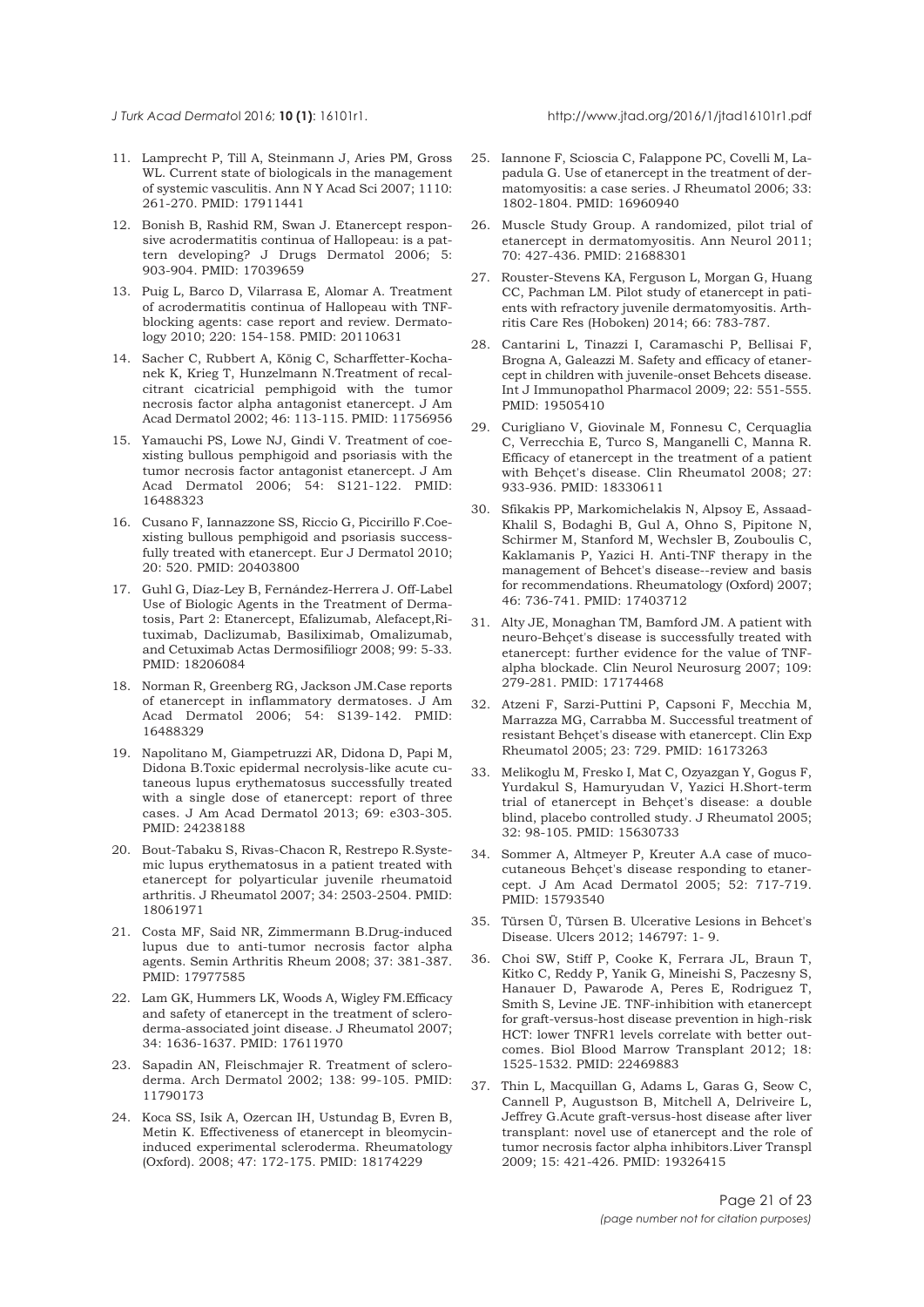<span id="page-21-0"></span>

- 38. Levine JE, Paczesny S, Mineishi S, Braun T, Choi SW, Hutchinson RJ, Jones D, Khaled Y, Kitko CL, Bickley D, Krijanovski O, Reddy P, Yanik G, Ferrara JL. Etanercept plus methylprednisolone as initial therapy for acute graft-versus-host disease. Blood 2008; 111: 2470-2475. PMID: 18042798
- 39. Uberti JP, Ayash L, Ratanatharathorn V, Silver S, Reynolds C, Becker M, Reddy P, Cooke KR, Yanik G, Whitfield J, Jones D, Hutchinson R, Braun T, Ferrara JL, Levine JE. Pilot trial on the use of etanercept and methylprednisolone as primary treatment for acute graft-versus-host disease. Biol Blood Marrow Transplant 2005; 11: 680-687. PMID: 16125638
- 40. Andolina M, Rabusin M, Maximova N, Di Leo G. Etanercept in graft-versus-host disease. Bone Marrow Transplant 2000; 26: 929. PMID: 11081399
- 41. Wolff D, Roessler V, Steiner B, Wilhelm S, Weirich V, Brenmoehl J, Leithaeuser M, Hofmeister N, Junghanss C, Casper J, Hartung G, Holler E, Freund M.Treatment of steroid-resistant acute graft-versushost disease with daclizumab and etanercept.Bone Marrow Transplant 2005; 35: 1003-1010. PMID: 15806135
- 42. Utz JP, Limper AH, Kalra S, Specks U, Scott JP, Vuk-Pavlovic Z, Schroeder DR. Etanercept for the treatment of stage II and III progressive pulmonary sarcoidosis. Chest 2003; 124: 177-185. PMID: 12853521
- 43. Callejas-Rubio JL, López-Pérez L, Ortego-Centeno N. Tumor necrosis factor-alpha inhibitor treatment for sarcoidosis. Ther Clin Risk Manag 2008; 4: 1305- 1313. PMID: 19337437
- 44. Khanna D, Liebling MR, Louie JS. Etanercept ameliorates sarcoidosis arthritis and skin disease. J Rheumatol 2003; 30: 1864-1867. PMID: 12913948
- 45. Unterstell N, Bressan AL, Serpa LA, Castro PPF, Gripp AC. Systemic sarcoidosis induced by etanercept: first Brazilian case report. An Bras Dermatol 2013; 88: 197-199. PMID: 24346918
- 46. Cathcart S, Sami N, Elewski B. Sarcoidosis as an adverse effect of tumor necrosis factor inhibitors. J Drugs Dermatol 2012; 11: 609-612. PMID: 22527429
- 47. Shupack J, Siu K. Resolving granuloma annulare with etanercept. Arch Dermatol 2006; 142: 394- 395. PMID: 16549725
- 48. Zeichner JA, Stern DW, Lebwohl M. Treatment of necrobiosis lipoidica with the tumor necrosis factor antagonist etanercept. J Am Acad Dermatol 2006; 54: S120-121. PMID: 16488322
- 49. Zhang KS, Quan LT, Hsu S. Treatment of necrobiosis lipoidica with etanercept and adalimumab. Dermatol Online J 2009; 15: 12. PMID: 20040262
- 50. Suárez-Amor O, Pérez-Bustillo A, Ruiz-González I, Rodríguez-Prieto MA. Necrobiosis lipoidica therapy with biologicals: an ulcerated case responding to etanercept and a review of the literature. Dermatology 2010; 221: 117-121. PMID: 20805688
- 51. Van Rappard DC, Limpens J, Mekkes JR. The offlabel treatment of severe hidradenitis suppurativa

with TNF-α inhibitors: a systematic review. J Dermatolog Treat 2013; 24: 392-404. PMID: 22397574

- 52. Haslund P, Lee RA, Jemec GB.Treatment of hidradenitis suppurativa with tumour necrosis factoralpha inhibitors. Acta Derm Venereol 2009; 89: 595-600. PMID: 19997689
- 53. Giamarellos-Bourboulis EJ, Pelekanou E, Antonopoulou A, Petropoulou H, Baziaka F, Karagianni V, Stavrianeas N, Giamarellou H.An open-label phase II study of the safety and efficacy of etanercept for the therapy of hidradenitis suppurativa. Br J Dermatol 2008; 158: 567-572. PMID: 18076705
- 54. Lee RA, Dommasch E, Treat J, Sciacca-Kirby J, Chachkin S, Williams J, Shin DB, Leyden JJ, Vittorio C, Gelfand JM.A prospective clinical trial of open-label etanercept for the treatment of hidradenitis suppurativa. J Am Acad Dermatol 2009; 60: 565-573. PMID: 19185954
- 55. Pelekanou A, Kanni T, Savva A, Mouktaroudi M, Raftogiannis M, Kotsaki A, Giamarellos-Bourboulis EJ. Long-term efficacy of etanercept in hidradenitis suppurativa: results from an open-label phase II prospective trial. Exp Dermatol 2010; 19: 538-540. PMID: 19758320
- 56. Adams DR, Yankura JA, Fogelberg AC, Anderson BE.Treatment of hidradenitis suppurativa with etanercept injection. Arch Dermatol 2010; 146: 501- 504. PMID: 20479297
- 57. Cusack C, Buckley C. Etanercept: effective in the management of hidradenitis suppurativa. Br J Dermatol 2006; 154: 726-729. PMID: 16536817
- 58. Shuja F, Chan CS, Rosen T. Biologic Drugs for the Treatment of Hidradenitis Suppurativa: An Evidence-Based Review. Dermatol Clin 2010; 28: 511- 524. PMID: 20510761
- 59. Javed S, Kamili QU, Mendoza N, Tyring SK. Possible association of lower rate of postherpetic neuralgia in patients on anti-tumor necrosis factor-α. J Med Virol 2011; 83: 2051-2055. PMID: 21915882
- 60. Kim NH, Torchia D, Rouhani P, Roberts B, Romanelli P. Tumor necrosis factor-α in vitiligo: direct correlation between tissue levels and clinical parameters. Cutan Ocul Toxicol 2011; 30: 225-227. PMID: 21388239
- 61. Berman B. Biological agents for controlling excessive scarring. Am J Clin Dermatol 2010; 11: 31-34. PMID: 20586504
- 62. Walling HW, Swick BLOr filter your current search Update on the management of chronic eczema: new approaches and emerging treatment options. Clin Cosmet Investig Dermatol 2010; 3: 99-117. PMID: 21437065
- 63. Belloni B, Andres C, Ollert M, Ring J, Mempel M. Novel immunological approaches in the treatment of atopic eczema. Curr Opin Allergy Clin Immunol 2008; 8: 423-427. PMID: 18769195
- 64. Scheinberg MA. Treatment of recurrent oral aphthous ulcers with etanercept. Clin Exp Rheumatol 2002; 20: 733-734. PMID: 12412213
- 65. Petrof G, Almaani N, Archer CB, Griffiths WA, Smith CH. A systematic review of the literature on the treatment of pityriasis rubra pilaris type 1 with TNF-